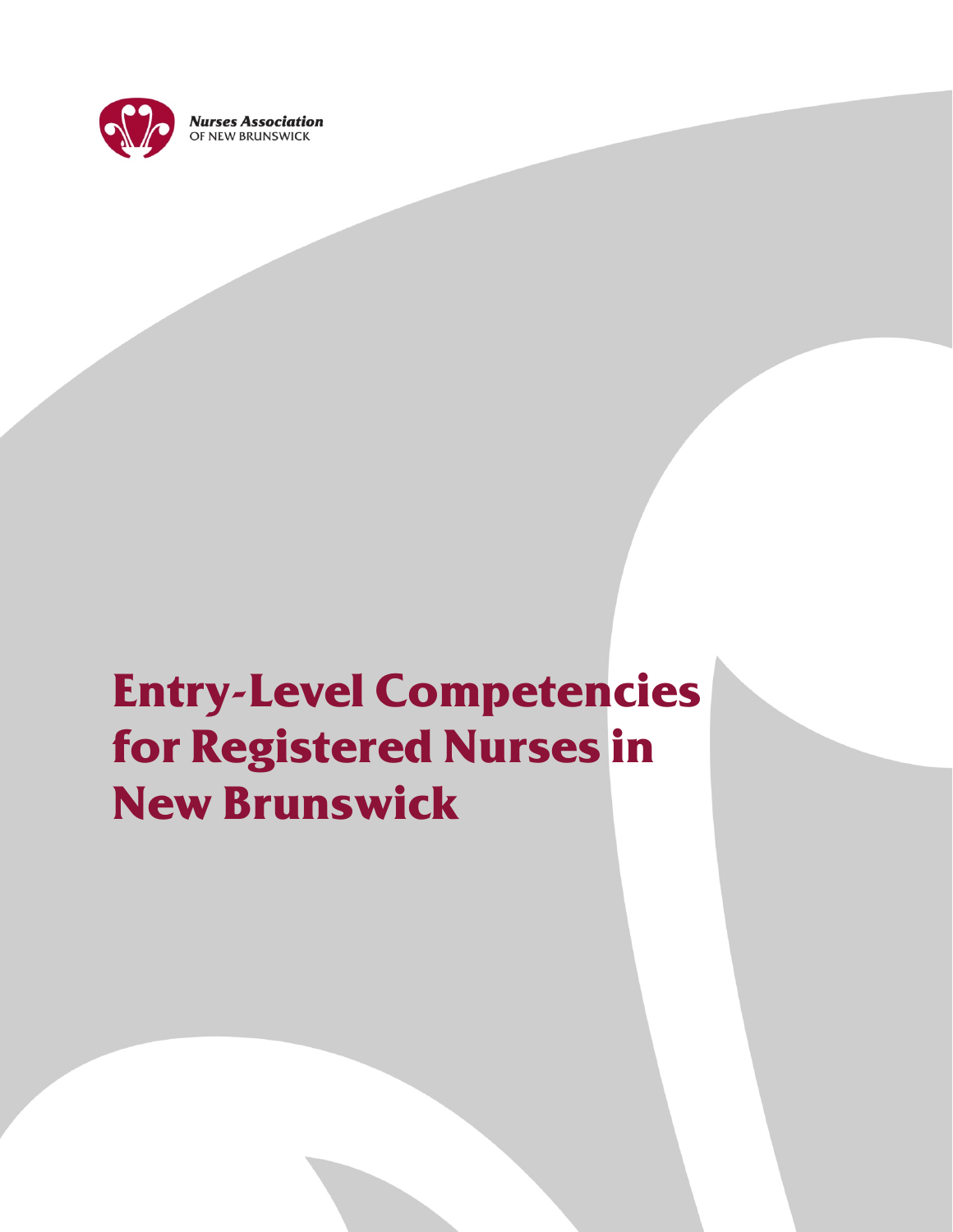

## **Mission**

The Nurses Association of New Brunswick is a professional regulatory organization that exists to protect the public and to support nurses by promoting and maintaining standards for nursing education and practice, and by promoting healthy public policy.

© NURSES ASSOCIATION OF NEW BRUNSWICK 2013

All rights reserved. No part of this publication may be reproduced or transmitted in any form or by any means, electronic or mechanical, including photocopying, recording, or by any information storage and retrieval system, without prior written permission from the publisher.

ISBN 1 895613‐60‐4

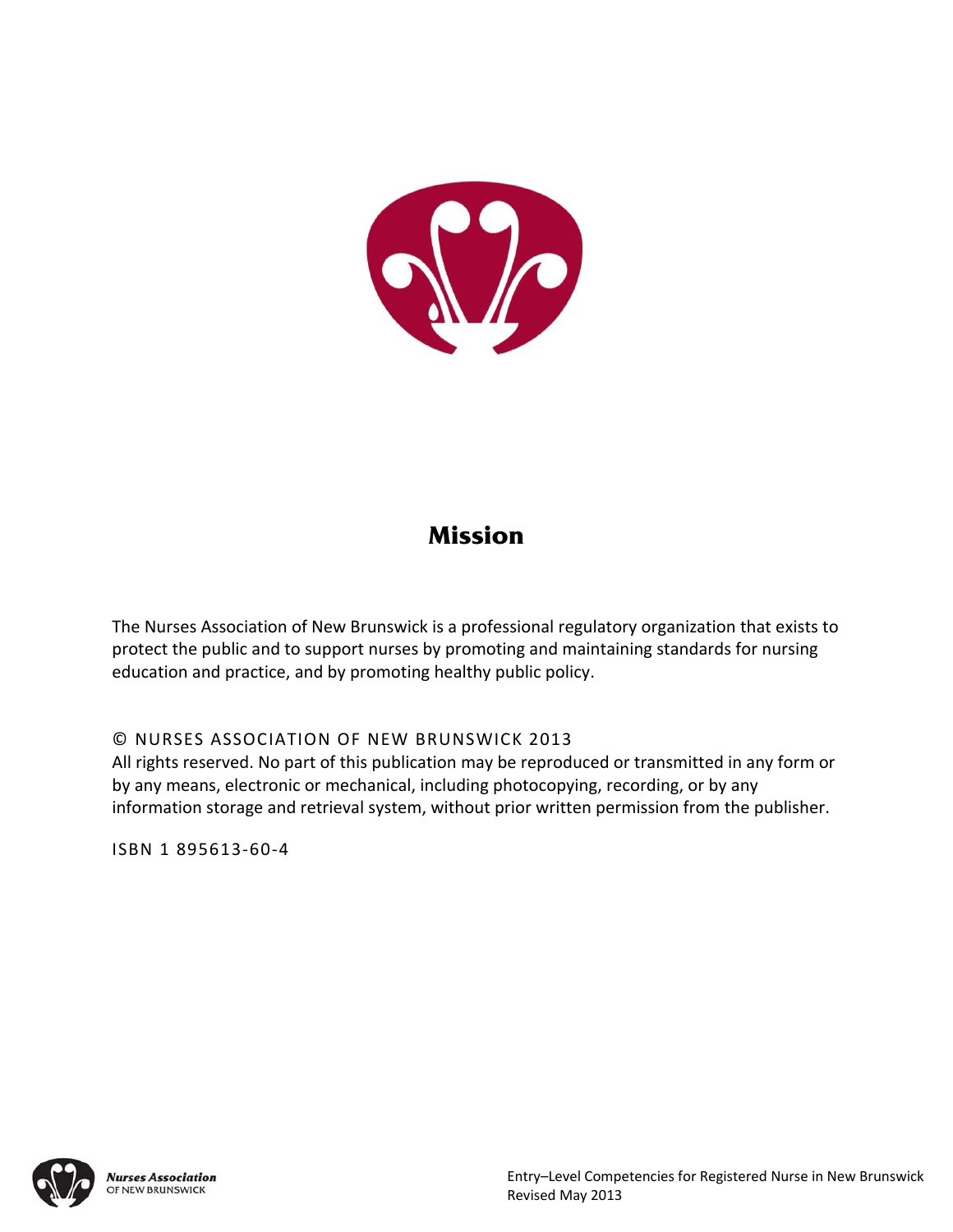# **Table of Contents**

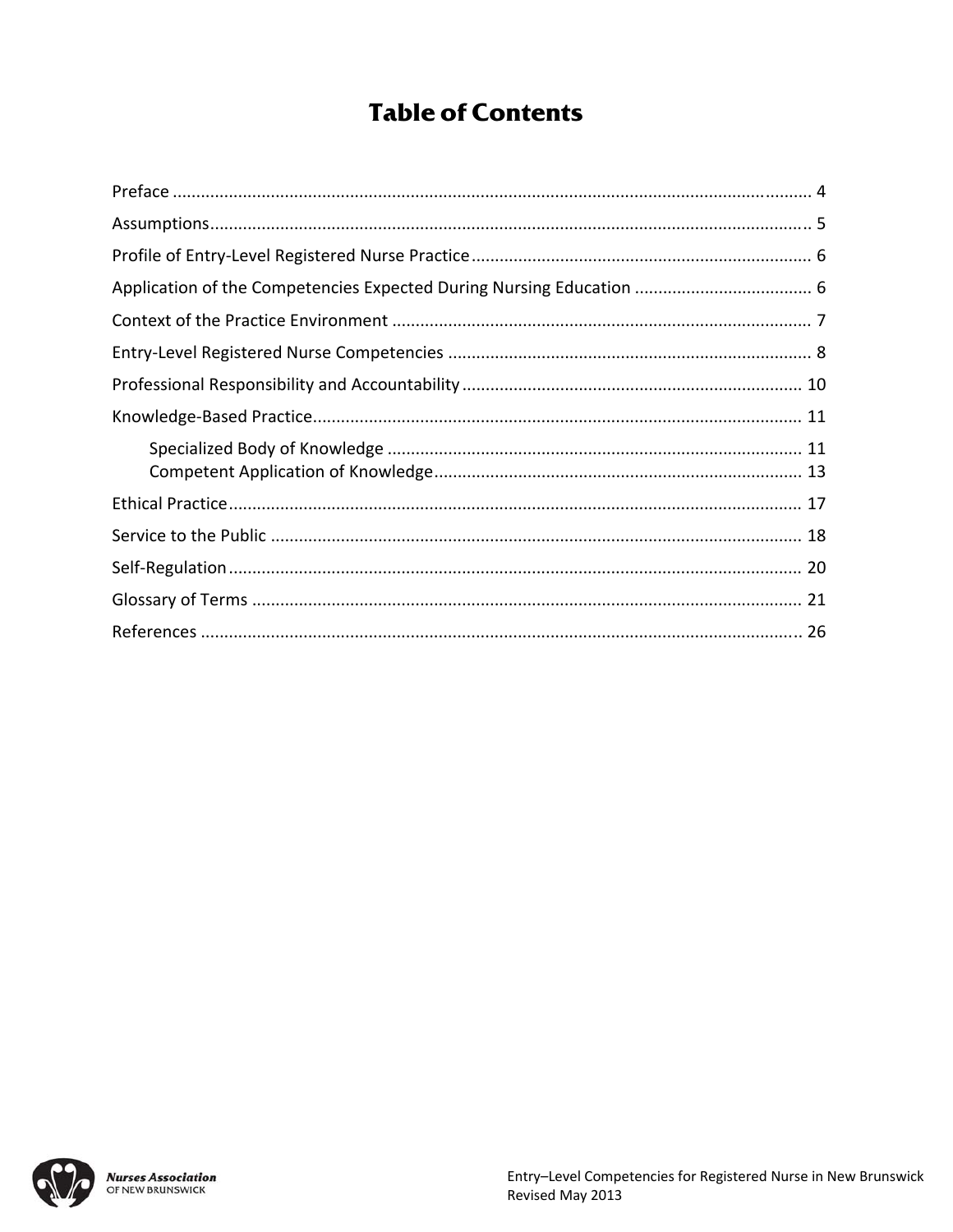# **Preface**

During 2011-2012, the provincial/territorial regulatory bodies worked collaboratively to revise the 2008 entry‐level **competencies**\* for registered nurses. The entry‐level competencies describe the knowledge, skill and judgement required of **entry‐level registered nurses** to provide safe, **competent**, and ethical care in a variety of practice settings. The competencies also serve as a guide for curriculum development and for public and employer awareness of the practice expectations of entry‐level registered nurses.

The revised competencies continue to reflect baccalaureate nursing education. They are client‐ centered, future focused and incorporate new developments in society, health care, nursing knowledge and nursing practice. The competencies aim to ensure that entry-level registered nurses are able to function in today's work environment and are equipped with the knowledge and skills to adapt to changes in health care and nursing.

**\*Words or phrases in bold are listed in the Glossary of Terms. They are displayed in bold upon first reference.**

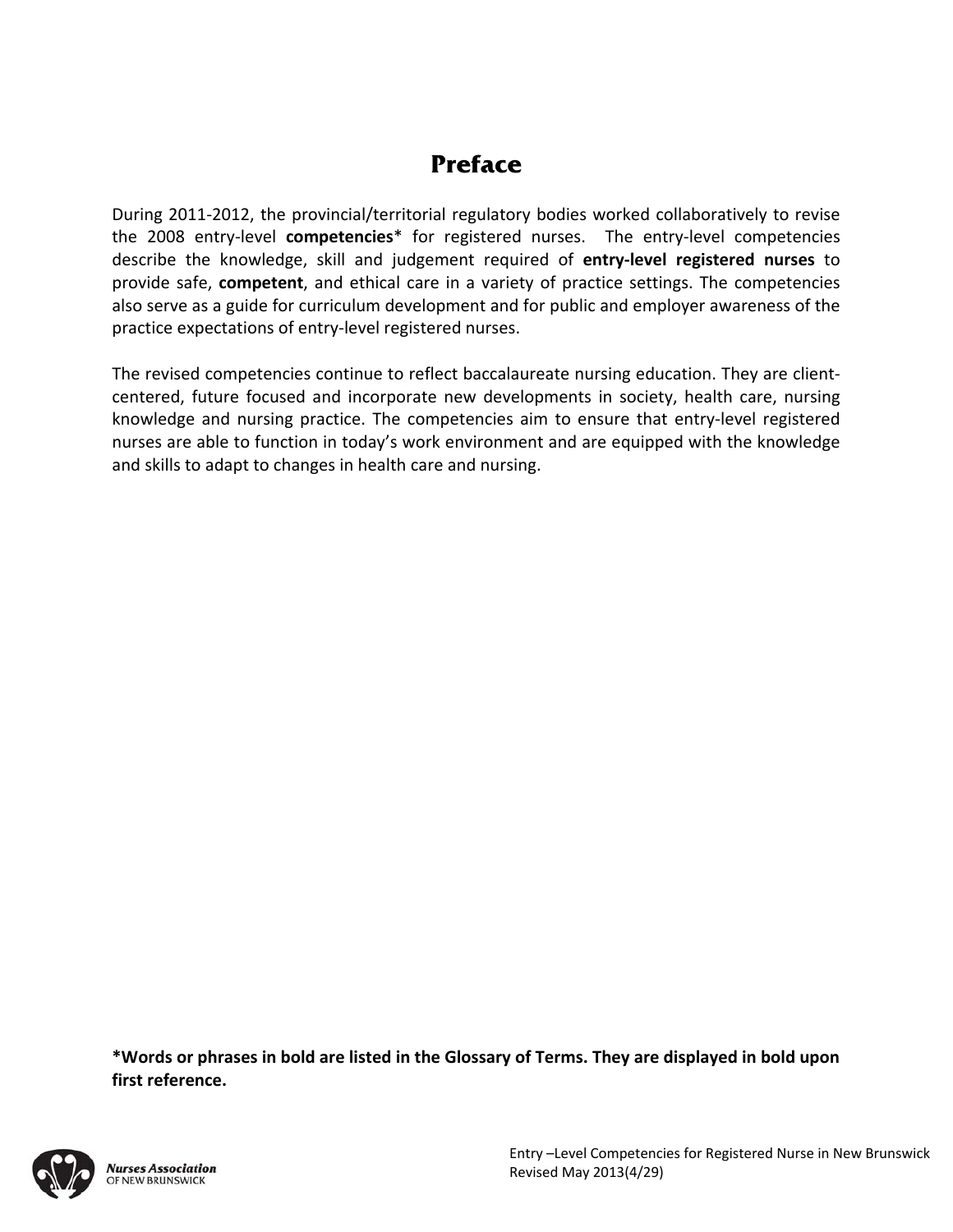### **Assumptions**

The following assumptions are made about the preparation and practice of entry‐level registered nurses:

- 1. **Requisite skills and abilities** are required to attain the entry‐level registered nurse competencies.
- 2. Entry‐level registered nurses are prepared as **generalists** to practise safely, competently and ethically:
	- in situations of health and illness:
	- with people of all genders and across the lifespan**;**
	- with individuals, families, groups, communities and populations;
	- across diverse practice settings.
- 3. The practice setting of entry-level registered nurses can be any environment or circumstance where nursing is practised. It includes the site where nursing care is provided and programs designed to meet health care needs.
- 4. Entry-level registered nurses enter into practice with competencies that are transferable across diverse practice settings.
- 5. Entry-level registered nurses' experience in acquiring the competencies during their nursing education program can vary and may be limited in some practice environments and with some clients.
- 6. Entry‐level registered nurses have a strong foundation in nursing theory, concepts and knowledge, health and sciences, **humanities**, research, and ethics.
- 7. Entry‐level registered nurses are prepared to engage in interprofessional collaborative practice, essential for improvement in client health outcomes.
- 8. Entry-level registered nurses are beginning practitioners whose level of practice, autonomy, and proficiency will grow best through collaboration, mentoring, and support from registered nurse colleagues, managers, the **health care team**, and employers.

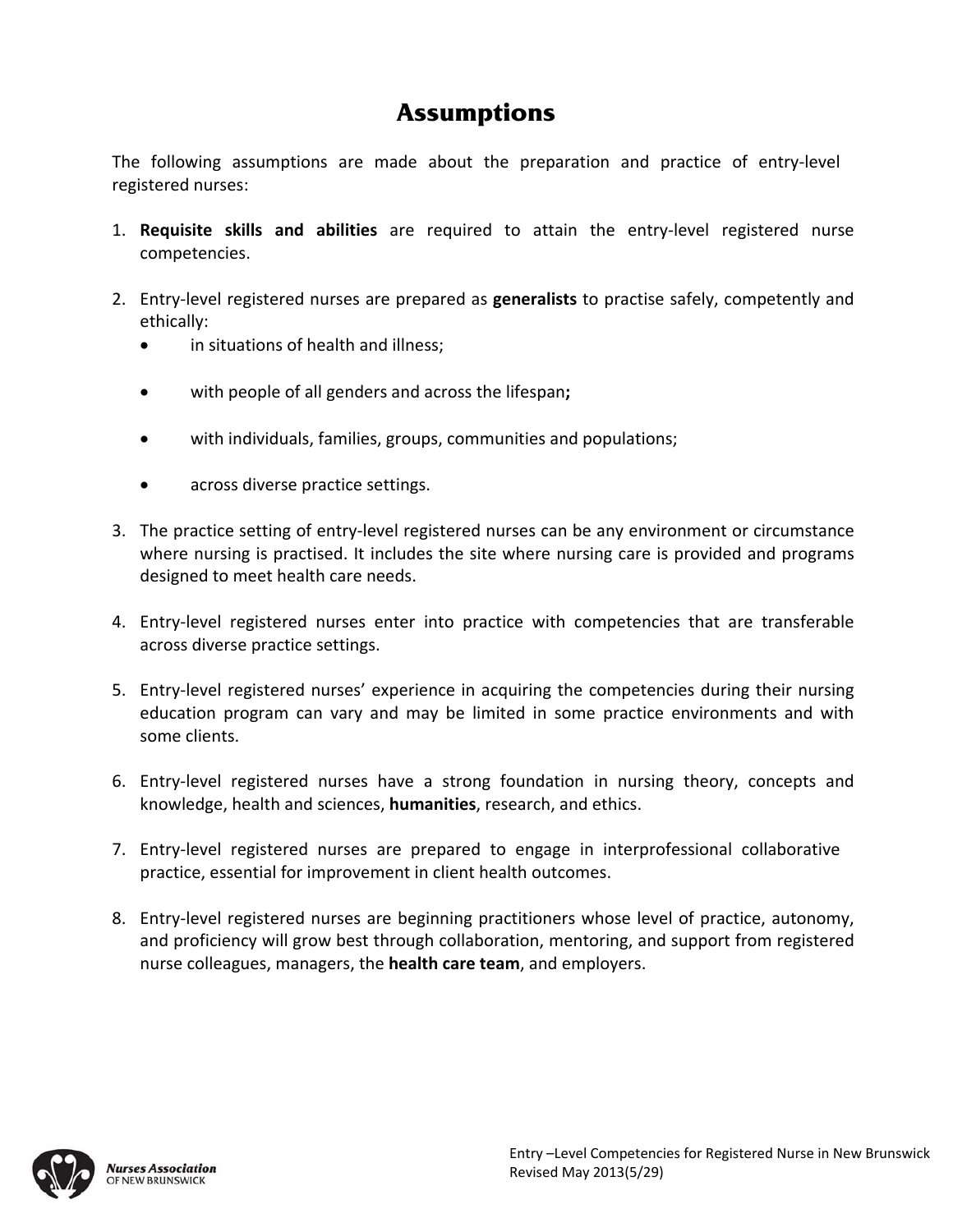# **Profile of Entry-Level Registered Nurse Practice**

Entry‐level registered nurses are at the point of initial registration, following graduation from an approved nursing education program. Their beginning practice draws on a unique experiential knowledge base that has been shaped by specific practice experiences during their education program. They are health care team members who accept responsibility and demonstrate **accountability** for their practice and in particular, recognize their limitations, ask questions, exercise professional judgement, and determine when consultation is required.

Entry‐level registered nurses realize the importance of identifying what they know and do not know, what their learning gaps may be, and know how and where to access available resources. They display initiative, a beginning confidence, and self‐awareness in taking responsibility for their decisions in the care they provide.

Research demonstrates that during the first 12 months of employment, entry-level registered nurses experience a complex but relatively predictable array of emotional, intellectual, physical, sociocultural, and developmental issues that, in turn, feed a progressive and sequential pattern of personal and professional evolution (Duchscher, 2008). This role acquisition occurs in part by observing other registered nurses in practice and within the social network of their workplace.

Time is required to establish professional relationships, learn practice norms and consolidate nursing practice knowledge and judgement. As confidence develops in their new role, entry‐ level registered nurses assume higher levels of responsibility and manage increasingly complex clinical situations. Their proficiency and efficiency with respect to workload management and technical skills will improve with support and experience.

### **Application of the Competencies Expected During Nursing Education**

Approved nursing education programs are required to provide opportunities for students to apply the entry-level competencies for registered nurses in direct practice learning experiences. Nursing education programs must ensure that student practice learning experiences/clinical hours reflect national and jurisdictional standards and prepare graduates to achieve the competencies. To fulfill the practice learning experience requirements, nursing education programs and health care settings work in partnership to ensure that students have access to quality practice learning experiences.

Innovative arrangements developed by nursing education programs to provide practice learning experiences are encouraged, provided they are structured with learning outcomes that are evaluated. Student practice learning experiences might include practice with children in schools, daycares, or community centres, or with older adults in a variety of settings, including

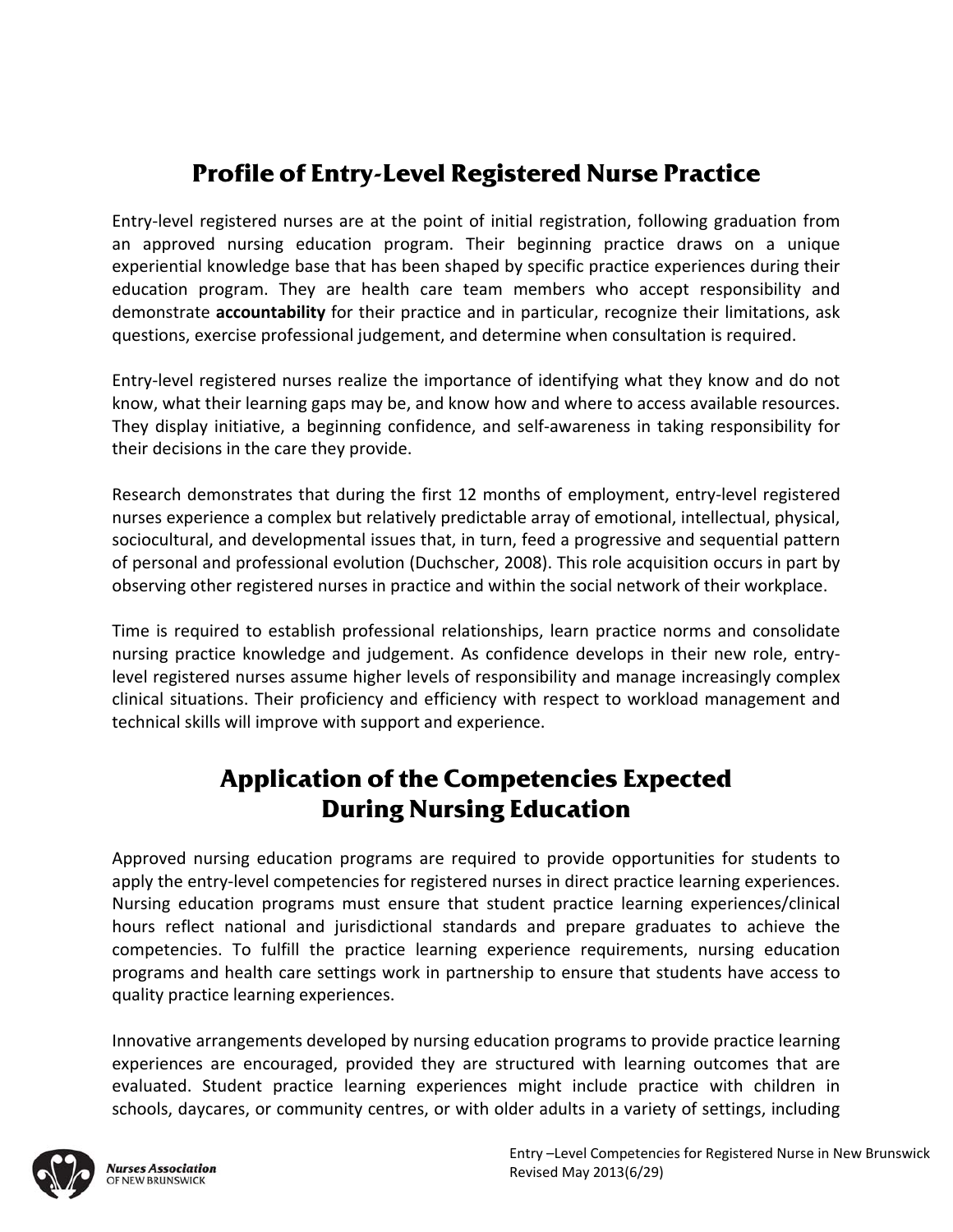public and community living (Harwood, Reimer‐Kirkham, Sawatzky, Terblanche & Van Hofwegen, 2009). Such experiences augment other required practice learning experiences with clients in acute care and other traditional health care settings.

Students benefit from multiple learning opportunities including practice in laboratory settings where they can begin to apply the entry-level competencies in a controlled, safe environment without risk to clients. The literature reports increased use of simulation to promote learning and help ensure client **safety** by preparing students for practice learning experiences (Harder, 2010; Norman, 2012; Weaver, 2011). Notwithstanding, the value of simulated learning, **nursing education program approval** reviews, conducted by Canadian RN regulators, require evidence that students are prepared as generalists and have direct practice learning experiences with clients across the lifespan and in a variety of acute care and community settings to achieve the entry‐level competencies.

## **Context of the Practice Environment**

Entry‐level registered nurses are employed in diverse practice environments (e.g., hospital, community, home, clinic, school, residential, and correctional facilities) that range from large urban to remote rural settings. Employers create and maintain practice environments that support competent registered nurses in providing safe, ethical, and quality health care. The practice environment also influences the consolidation of entry-level registered nurse practice and the development of further competence.

It is unrealistic to expect entry-level registered nurses to function at the level of practice of experienced registered nurses. Entry‐level registered nurses require a reasonable period of time to adjust to work life as employees (Duchscher, 2008). Supportive practice environments that encourage entry‐level registered nurses to feel welcome, safe, valued, respected, and nurtured ease their transition into practice and help reduce stress, increase competence, and support safe, ethical, and quality health care.

Creating quality practice environments is the shared responsibility of governments, employers, registered nurses, nursing regulatory bodies, professional organizations, and post‐secondary educational institutions. The following indicators, derived from a variety of sources (CRNBC, 2010; CRNNS, 2007; Curtis, de Vries, & Sheerin, 2011; Downey, Parslow, & Smart, 2011; Saintsing, Gibson, & Pennington, 2011), are vital to support entry-level registered nurses to practise safely, competently and ethically:

- Provide initial experiences working in a practice setting that support entry-level registered nurses in consolidating their knowledge application and skills.
- Identify and inform entry-level registered nurses of the resources available to support the consolidation and development of their practice. Resources could include registered nurse leaders (e.g., clinical educators, clinical managers, advanced practitioners); policy and protocol documents (online or hard copy); and reference materials (including online reference resources).

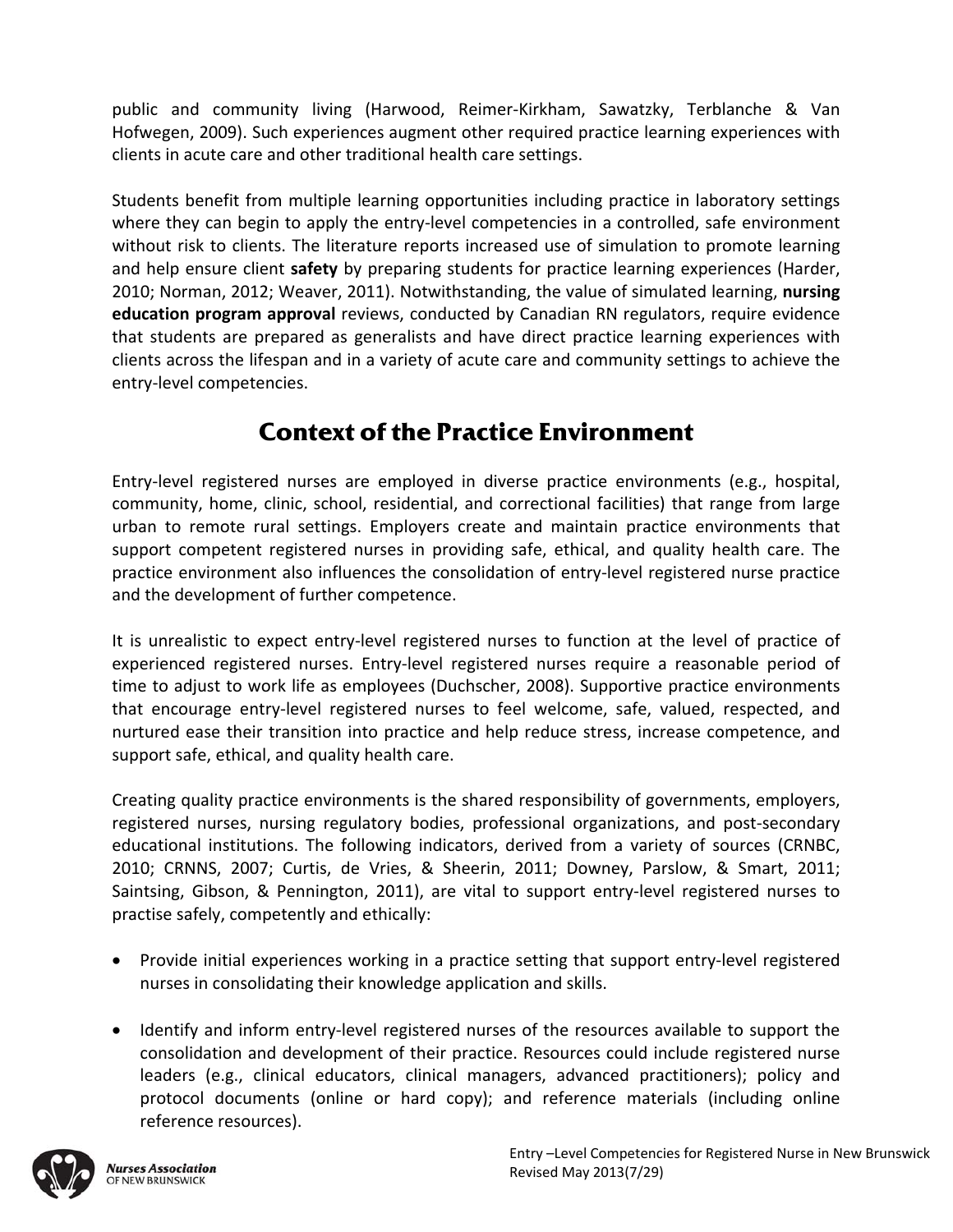- Provide position-specific education and professional development through orientation, inservice education, and mentorship programs.
- Encourage and support experienced registered nurses to mentor entry‐level registered nurses.
- Provide opportunities to strengthen **leadership** skills through the integration of experiences, support, and mentoring.
- Consider workload and staff scheduling that address the transitional needs of entry-level registered nurses (e.g., they need sufficient time to discuss and plan care with colleagues and those clients receiving care; they benefit from matching new registered nurses with experienced ones).
- Identify the competencies required in a particular setting, position, or situation of added responsibility and provide opportunities for entry‐level registered nurses to demonstrate their competencies before assuming these responsibilities.
- Provide clarity about responsibility and accountability, ongoing constructive feedback, and formal evaluation processes, which are essential for the development of the practice of entry‐level registered nurses.
- Promote an environment that encourages entry-level registered nurses to pose questions, engage in reflective practice, and request assistance without being criticized.

# **Entry-Level Registered Nurse Competencies**

The entry-level competency statements have been organized using a standards-based conceptual framework to highlight the regulatory purposes of entry‐level registered nurse competencies. The conceptual framework organizes the competencies in five categories:

- Professional Responsibility and Accountability
- Knowledge-Based Practice
- Ethical Practice
- Service to the Public
- Self-Regulation

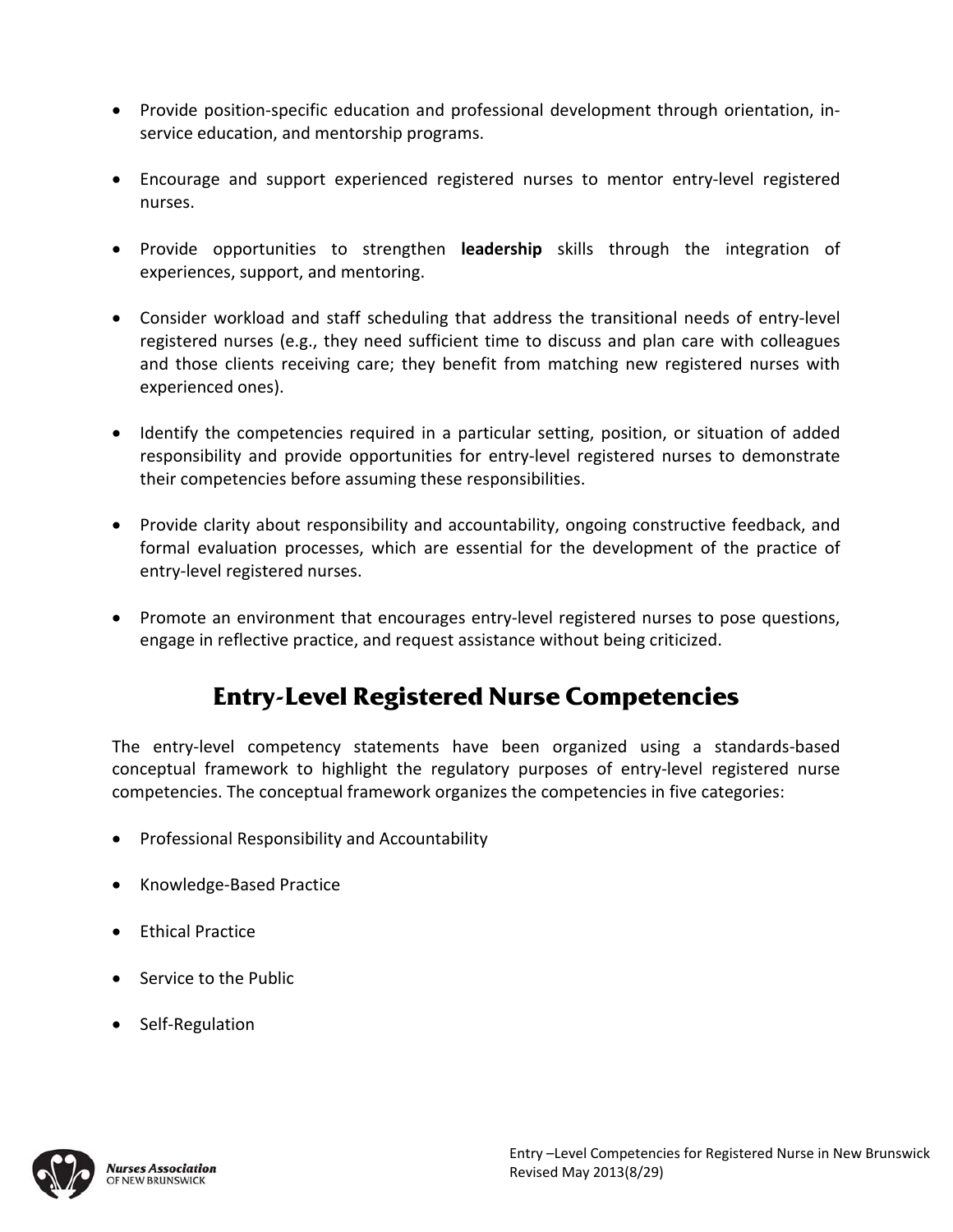### **Figure 1: Conceptual Framework for Organizing Competencies**



The conceptual framework illustrates nursing practice standards used in the jurisdictions that collaborated to develop the entry‐level competencies. The standards‐based framework is used to organize the competency statements and highlight the regulatory purposes of the entry‐level registered nurse competencies. It is important to note the centrality of the client in this conceptual framework, as the client is central to nursing practice. Client is the individual, **family**, group, community, or population, who is the recipient of nursing services and, where the context requires, includes a substitute decision‐maker for the recipient of nursing services. In some clinical settings, the client may be referred to as a patient or resident.

The conceptual framework depicts a cycle in which no one category of competencies is more or less important than another.

It is recognized that safe, competent, ethical nursing practice requires the integration and performance of many competencies at the same time. Hence, the number of competencies and the order in which the categories or competency statements are presented is not an indication of importance; rather, the conceptual framework simply provides a means of presentation.

Additionally, although many competencies may be suitably placed in more than one category, they are stated in one category only for the sake of clarity and convenience. **Please note that anywhere in the document where examples are provided, it is intended to mean "including, but not limited to" the examples stated.** 

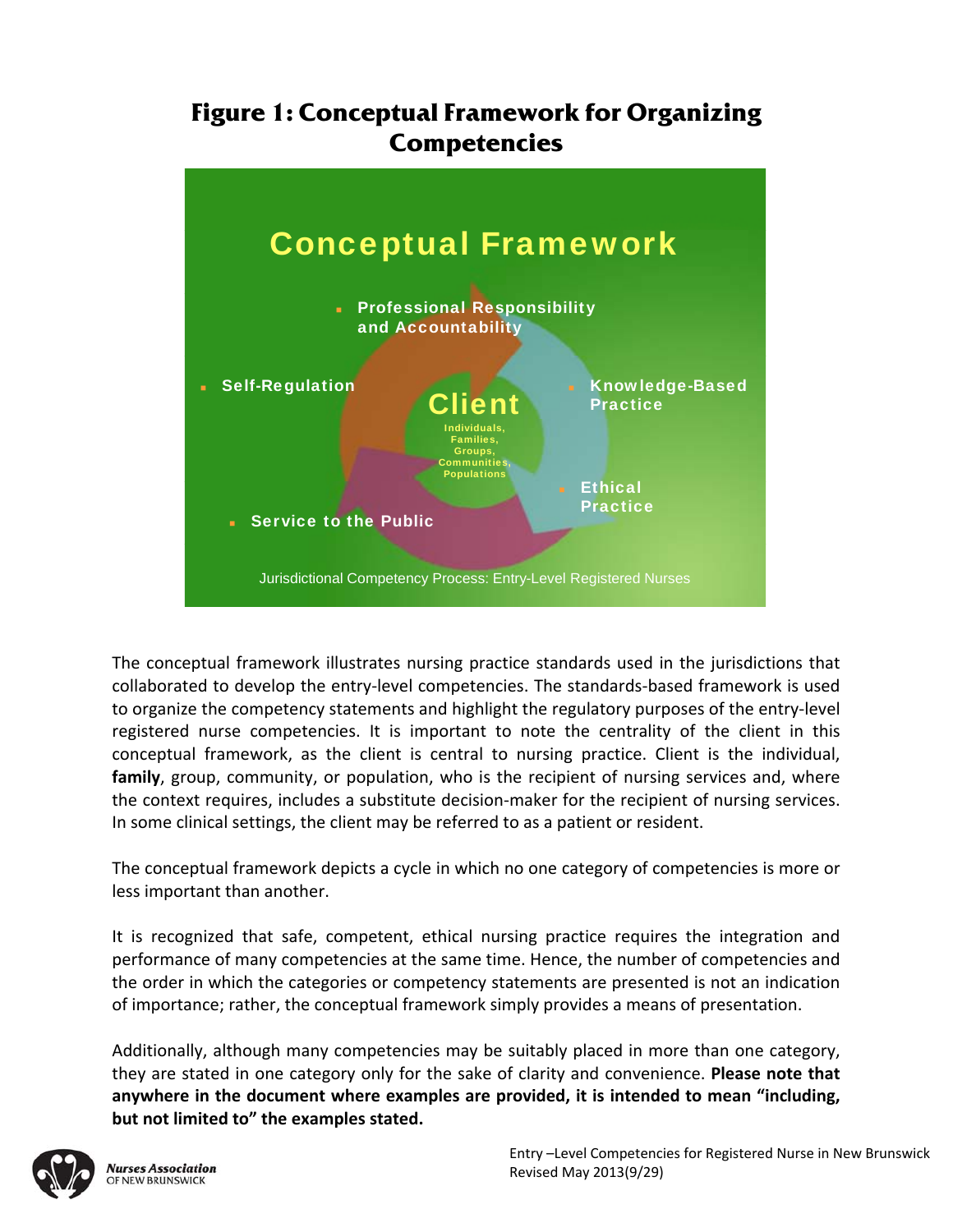The following overarching competency statement applies to all categories of competencies:

#### **All registered nurses in New Brunswick practise in a manner consistent with:**

- (a) NANB *Standards of Practice for Registered Nurses*;
- (b) *CNA Code of Ethics for Registered Nurses*;
- (c) Scope of nursing practice applicable in New Brunswick; and
- (d) The *Nurses Act* and other related provincial and federal legislation.

This statement is placed on its own at the outset because of its essential and overriding importance. This competency statement highlights the multiple professional, ethical, and legal sources of knowledge required for safe, competent, ethical nursing practice.

### **Professional Responsibility and Accountability**

*Professional Responsibility and Accountability: Demonstrates professional conduct and that the primary duty is to the client to ensure safe, competent, ethical care.*

#### **Competencies: Professional Responsibility and Accountability**

- 1. Represents self by first and last name and professional designation (**protected title**) to clients and the health care team.
- 2. Is accountable and accepts responsibility for own actions and decisions.
- 3. Recognizes individual **competence** within legislated **scope of practice** and seeks support and assistance as necessary.
- 4. Articulates the role and responsibilities of a registered nurse as a member of the nursing and health care team.
- 5. Demonstrates a **professional presence** and models professional behaviour.
- 6. Demonstrates leadership in client care by promoting healthy and culturally safe practice environments.
- 7. Displays initiative, a beginning confidence, self‐awareness, and encourages collaborative interactions within the health care team.

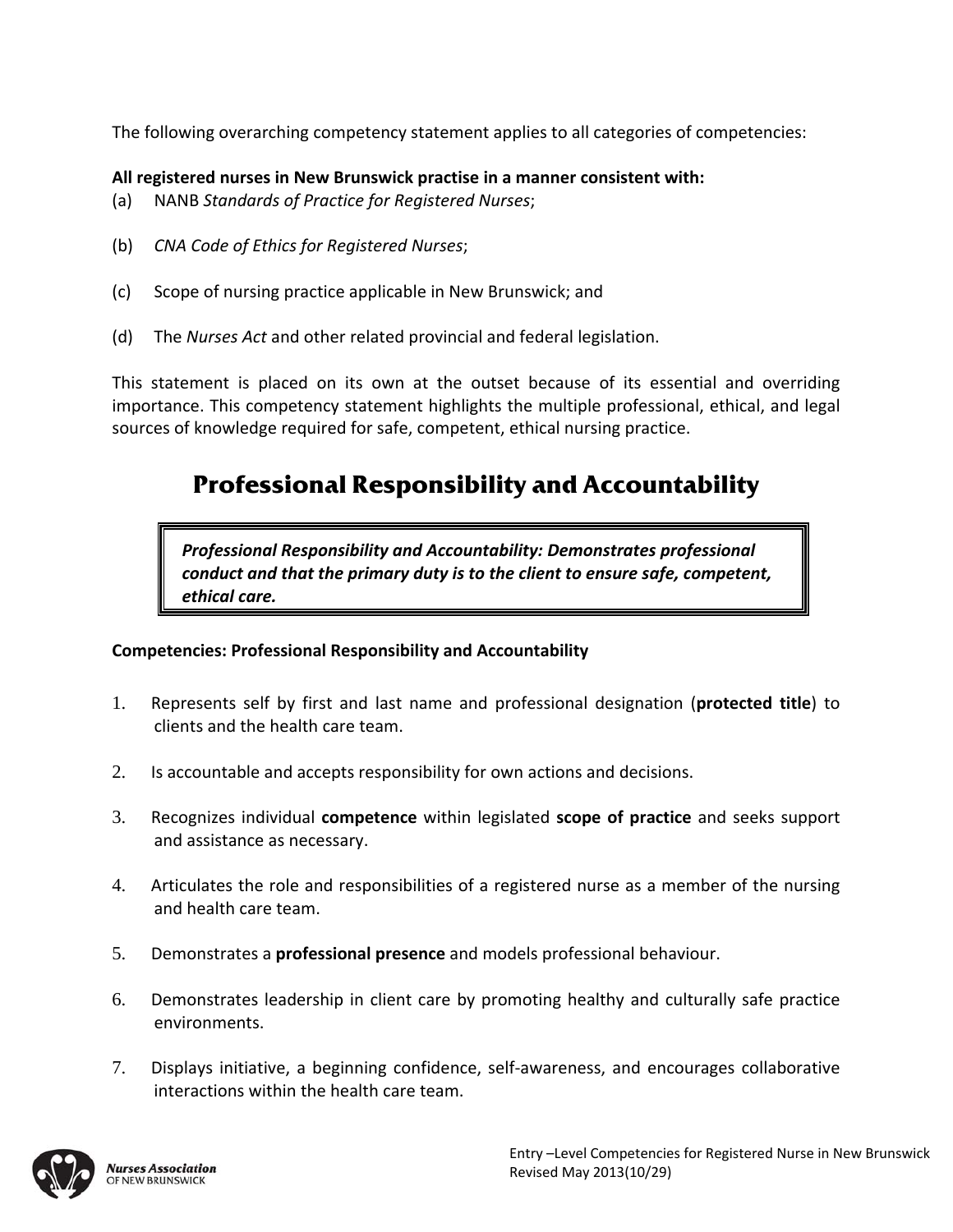- 8. Demonstrates **critical inquiry** in relation to new knowledge and technologies that change, enhance, or support nursing practice.
- 9. Exercises professional judgement when using agency policies and procedures, or when practising in the absence of agency policies and procedures.
- 10. Organizes own workload and develops time-management skills for meeting responsibilities.
- 11. Demonstrates responsibility in completing assigned work and communicates about work completed and not completed.
- 12. Uses **conflict resolution** strategies to achieve healthier interpersonal interactions.
- 13. Questions unclear orders, decisions, or actions inconsistent with client outcomes, best practice, and health safety standards.
- 14. Protects clients through recognizing and reporting **near misses** and errors (the RN's own and others) and takes action to stop and minimize harm arising from **adverse events**.
- 15. Takes action on recognized unsafe health care practices and workplace safety risks to clients and staff.
- 16. Seeks out and critiques nursing and health-related research reports.
- 17. Integrates quality improvement principles and activities into nursing practice.

# **Knowledge-Based Practice**

This category has two sections: Specialized Body of Knowledge and Competent Application of Knowledge.

#### **Specialized Body of Knowledge**

*Specialized Body of Knowledge: Has knowledge from nursing and other sciences, humanities, research, ethics, spirituality, relational practice, and critical inquiry.*

#### **Competencies: Specialized Body of Knowledge**

18. Has a knowledge base about the contribution of nursing practice to the achievement of positive client health outcomes.

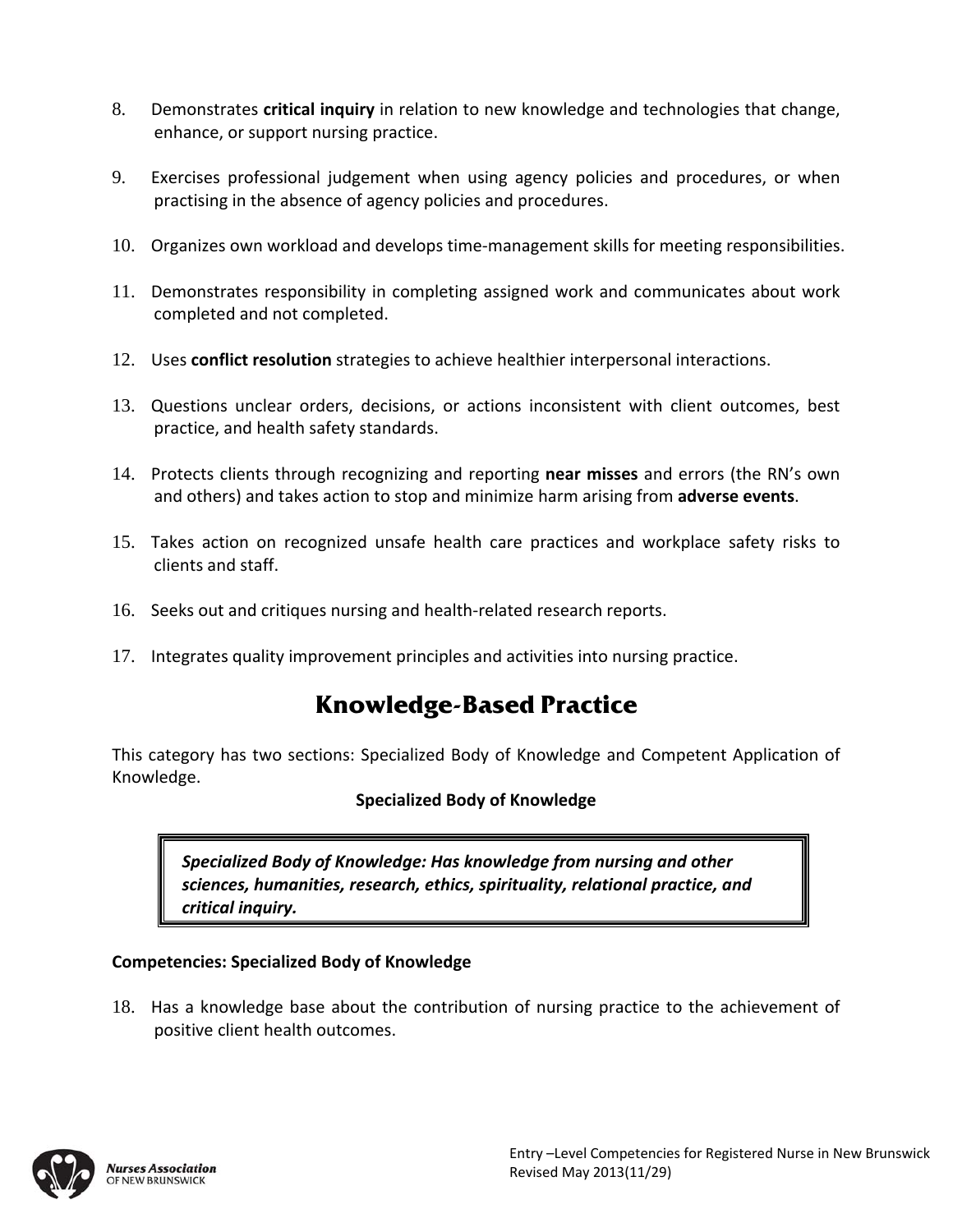- 19. Has a knowledge base from nursing and other disciplines concerning current and emerging health care issues (e.g., the health care needs of older adults, vulnerable and/or marginalized populations, health promotion, obesity, pain prevention and pain management, end‐of‐life care, problematic substance use, and mental health).
- 20. Has a knowledge base about human growth and development, and **population health**, including the **determinants of health**.
- 21. Has a knowledge base in the health sciences, including anatomy, physiology, pathophysiology, psychopathology, pharmacology, microbiology, epidemiology, genetics, immunology, and nutrition.
- 22. Has a knowledge base in nursing science, social sciences, humanities, and health-related research (e.g., **culture**, power relations, spirituality, philosophical, and ethical reasoning).
- 23. Has a knowledge base about workplace health and safety, including ergonomics, safe work practices, prevention and management of disruptive behaviour, including horizontal violence, aggressive, or violent behaviour.
- 24. Has theoretical and practical knowledge of **relational practice** and understands that relational practice is the foundation for all nursing practice.
- 25. Has knowledge about emerging community and **global health** issues, population health issues and research (e.g., pandemic, mass immunizations, emergency/disaster planning, and food and water safety).
- 26. Knows how to find evidence to support the provision of safe, competent, and ethical nursing care, and to ensure the personal safety and safety of other health care workers.
- 27. Understands the role of **primary health care** and the determinants of health in health delivery systems and its significance for population health.
- 28. Understands **nursing informatics** and other **information and communication technologies** used in health care.

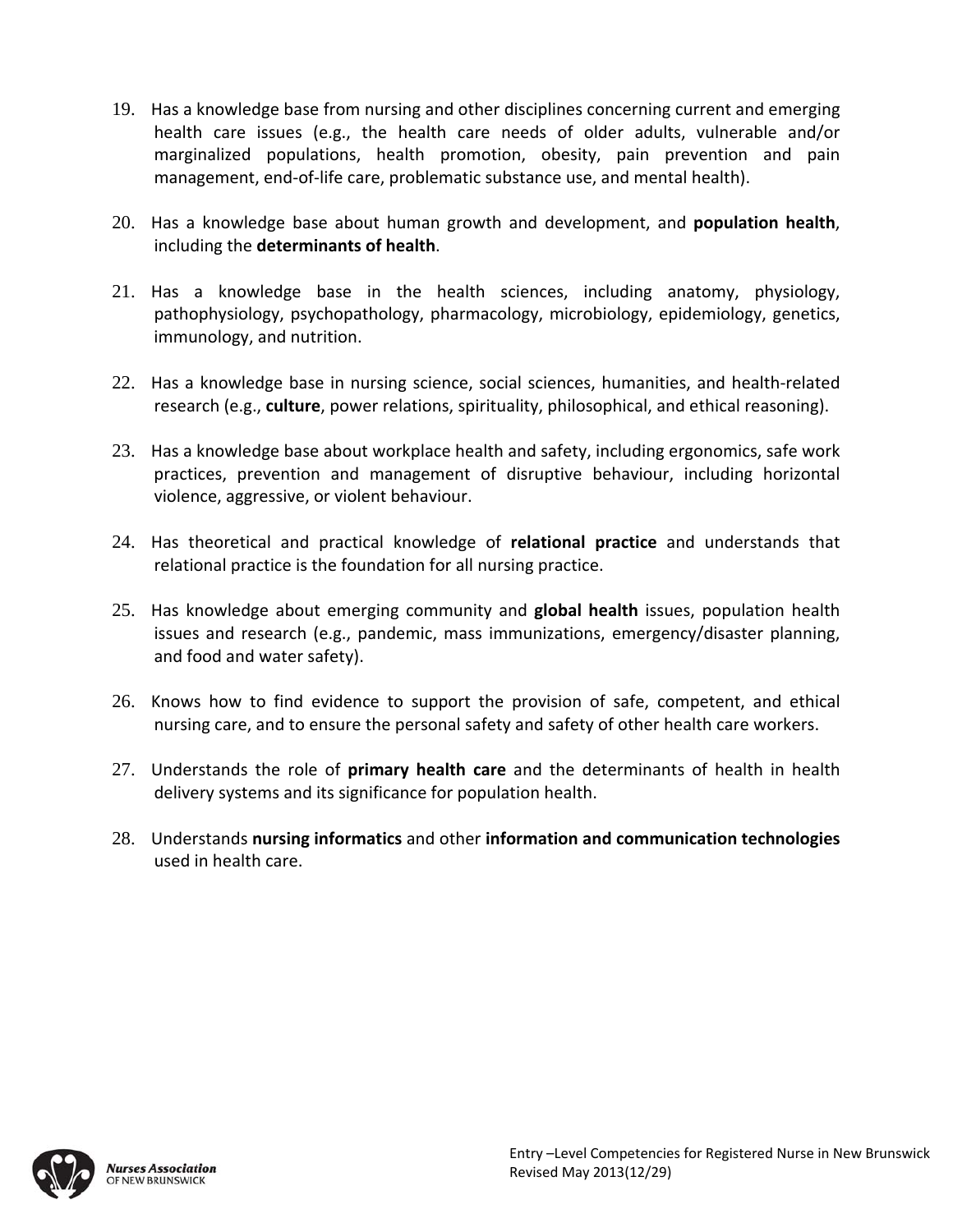*Competent Application of Knowledge: Demonstrates competence in the provision of nursing care. The competency statements in this section are grouped into four areas about the provision of nursing care: ongoing comprehensive assessment, health care planning, providing nursing care, and evaluation. The provision of nursing care is an iterative process of critical inquiry and is not linear in nature.* 

**Area i) Ongoing Comprehensive Assessment: Incorporates critical inquiry and relational practice to conduct a client‐focused assessment that emphasizes client input and the determinants of health.**

#### **Competencies: Ongoing Comprehensive Assessment**

- 29. Uses appropriate assessment tools and techniques in consultation with clients and the health care team.
- 30. Engages clients in an assessment of the following: physical, emotional, spiritual, cultural, cognitive, developmental, environmental, and social needs.
- 31. Collects information on client status using assessment skills of observation, interview, history taking, interpretation of laboratory data, mental health assessment, and physical assessment, including inspection, palpation, auscultation, and percussion.
- 32. Uses information and communication technologies to support information synthesis.
- 33. Uses anticipatory planning to guide an ongoing assessment of client health status and health care needs (e.g., prenatal/postnatal, adolescents, older adults, and reaction to changes in health status and or/diagnosis).
- 34. Analyzes and interprets data obtained in client assessments to draw conclusions about client health status.
- 35. Incorporates knowledge of the origins of the **health disparities and inequities** of Aboriginal Peoples and the contributions of nursing practice to achieve positive health outcomes for Aboriginal Peoples.
- 36. Incorporates knowledge of the health disparities and inequities of vulnerable populations (e.g., persons with disabilities, ethnic minorities, poor, homeless, racial minorities, language minorities, sexual orientation) and the contributions of nursing practice to achieve positive health outcomes.

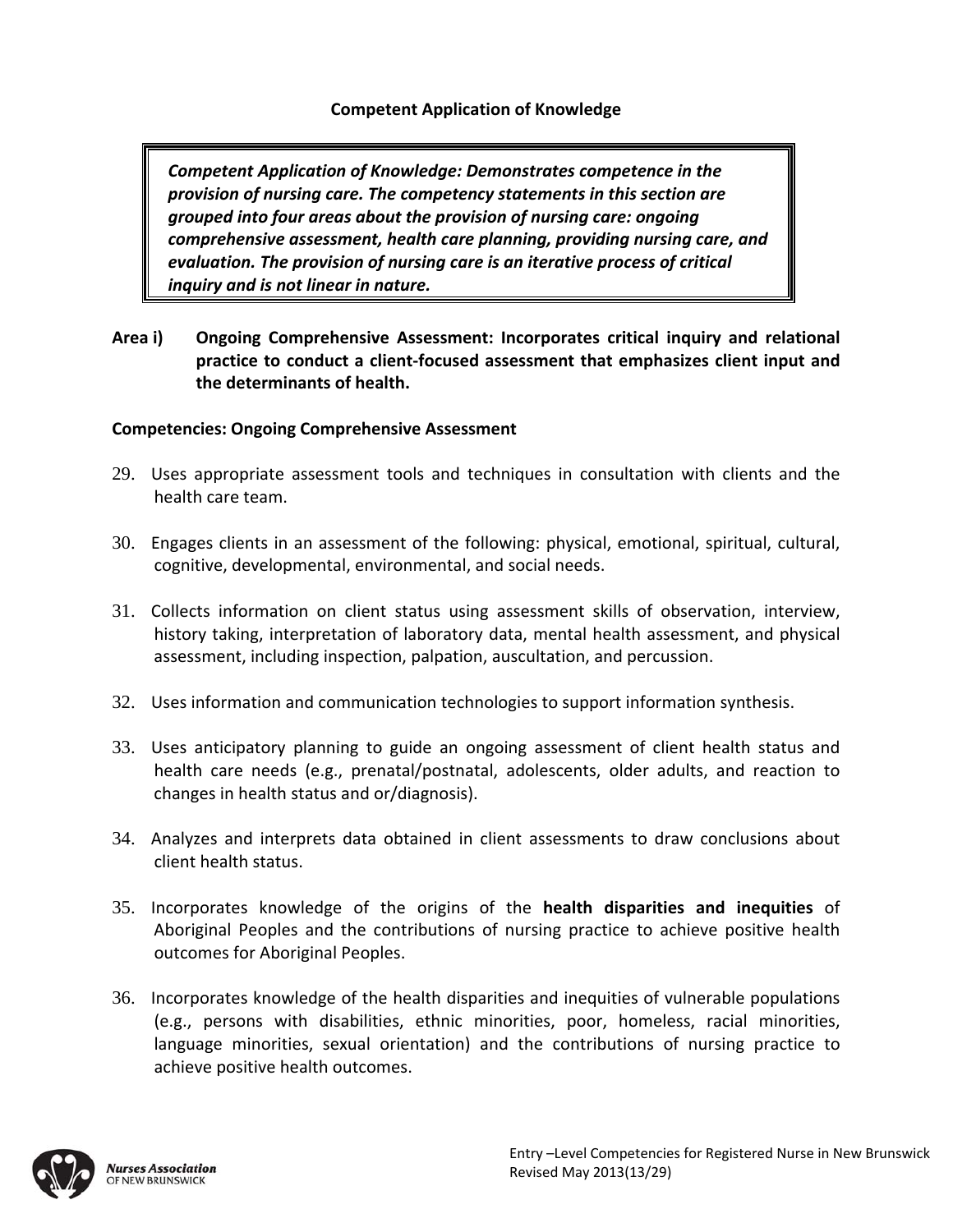- 37. Collaborates with clients and the health care team to identify actual and potential client health care needs, strengths, capacities, and goals.
- 38. Completes assessments in a timely manner, and in accordance with **evidence‐informed practice**, agency policies, and protocols.
- **Area ii) Health Care Planning: Within the context of critical inquiry and relational practice, plans nursing care appropriate for clients which integrates knowledge from nursing, health sciences and other related disciplines, as well as knowledge from practice experiences, clients' knowledge and preferences, and factors within the health care setting.**

#### **Competencies: Health Care Planning**

- 39. Uses critical inquiry to support professional judgement and reasoned decision‐making to develop health care plans.
- 40. Uses principles of primary health care in developing health care plans.
- 41. Facilitates the appropriate involvement of clients in identifying their preferred health outcomes.
- 42. Negotiates priorities of care and desired outcomes with clients, demonstrating **cultural safety**, and considering the influence of positional power relationships.
- 43. Initiates appropriate planning for clients' anticipated health problems or issues and their consequences (e.g., childbearing, childrearing, adolescent health, and senior well‐being).
- 44. Explores and develops a range of possible alternatives and approaches for care with clients.
- 45. Facilitates client ownership of direction and outcomes of care developed in their health care plans.
- 46. Collaborates with the health care team to develop health care plans that promote continuity for clients as they receive conventional, **complementary or alternative health care**.
- 47. Determines, with the health care team or health‐related sectors, when consultation is required to assist clients in accessing available resources.
- 48. Consults with the health care team as needed to analyze and organize complex health challenges into manageable components for health care planning.

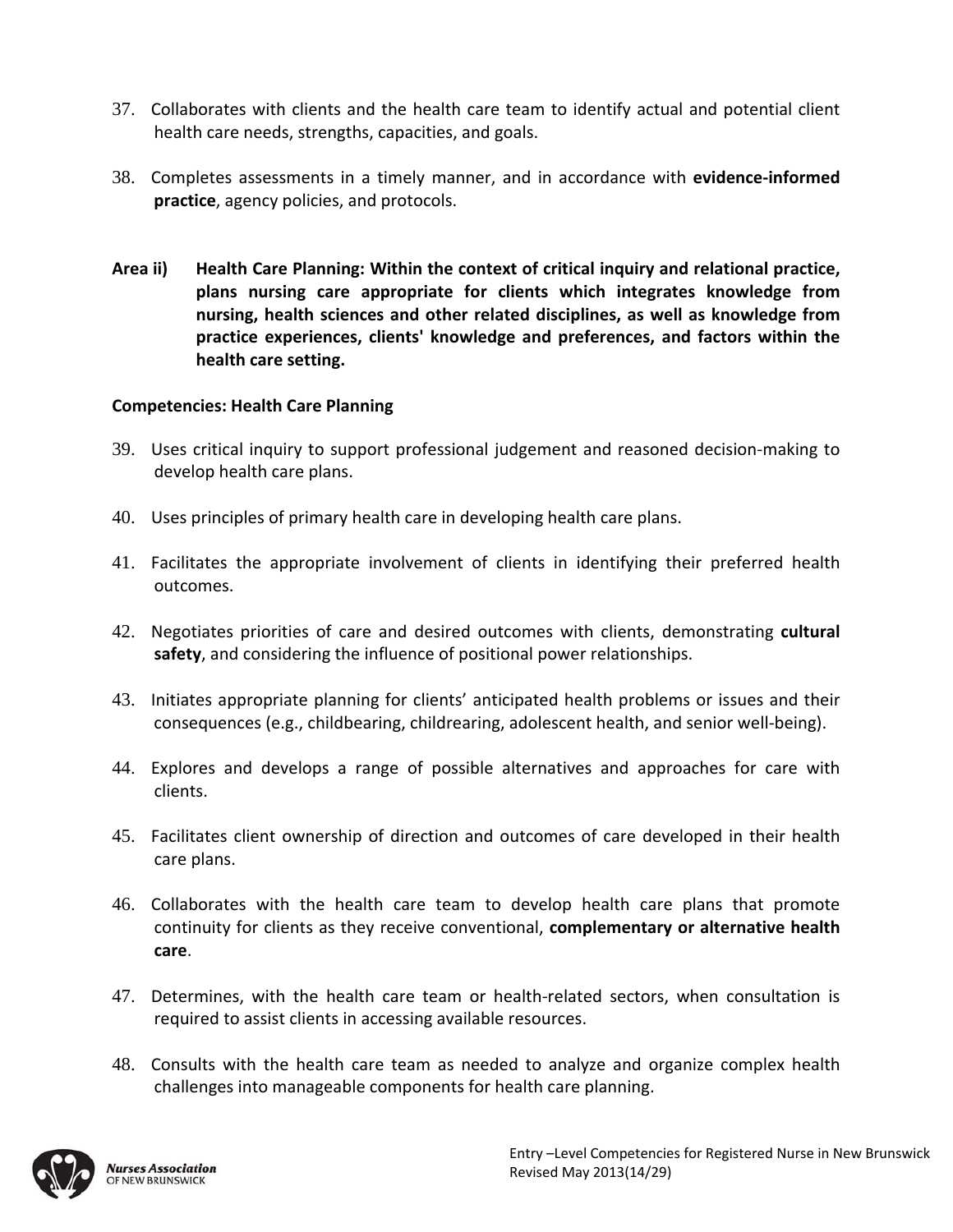- **Area iii) Providing Nursing Care: Provides client‐centered care in situations related to:**
	- **health promotion, prevention, and population health;**
	- **maternal/child health;**
	- **altered health status, including acute and chronic physical and mental health conditions and rehabilitative care; and**
	- **palliative care and end‐of‐life care.**

#### **Competencies: Providing Nursing Care**

- 49. Provides nursing care across the lifespan that is informed by a variety of theories relevant to health and healing (e.g., nursing; family; communication and learning; crisis intervention; loss, grief, and bereavement; systems; culture; community development; and population health theories).
- 50. Prioritizes and provides timely nursing care and consults as necessary for any client with co‐morbidities, and a complex and rapidly changing health status.
- 51. Provides nursing care to clients with chronic and persistent health challenges (e.g., mental health, problematic substance use, dementia, cardiovascular conditions, strokes, asthma, arthritis, and diabetes).
- 52. Incorporates evidence from research, clinical practice, client perspective, client and staff safety, and other available resources to make decisions about client care.
- 53. Supports clients through developmental stages and role transitions across the lifespan (e.g., pregnancy, infant nutrition, well‐baby care, child development stages, family planning and relations).
- 54. Recognize, seek immediate assistance, and help others in a rapidly changing client condition affecting health or **patient safety** (e.g., myocardial infarction, surgical complications, acute neurological event, acute respiratory event, cardiopulmonary arrest, perinatal crisis, diabetes crisis, mental health crisis, premature birth, shock, and trauma).
- 55. Applies principles of population health to implement strategies to promote health as well as prevent illness and injury (e.g., promoting hand washing, immunization, helmet safety, and safe sex).
- 56. Assists clients to understand how lifestyle factors impact health (e.g., physical activity and exercise, sleep, nutrition, stress management, personal and community hygiene practices, family planning, and high risk behaviours).
- 57. Implements learning plans to meet identified client learning needs.

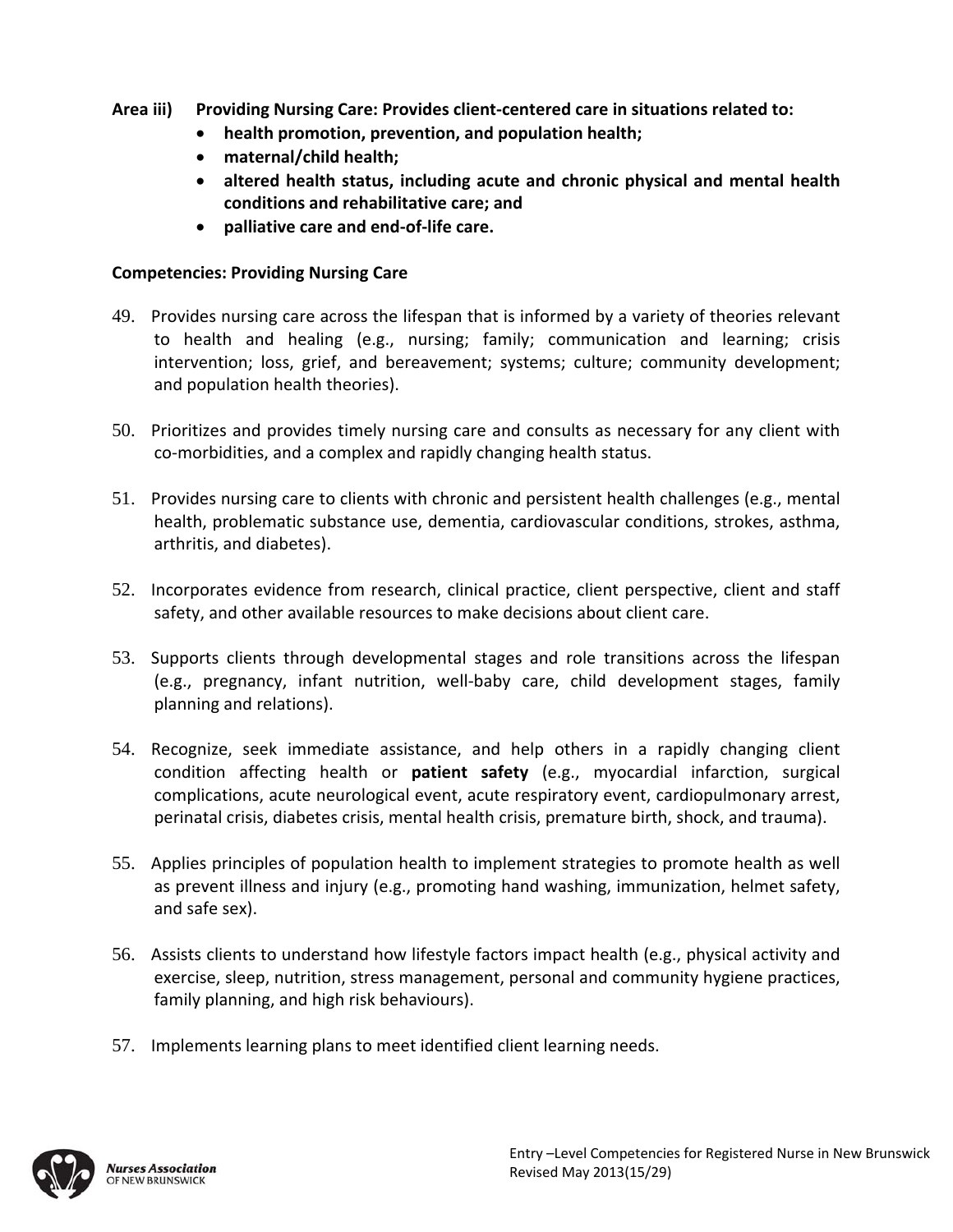- 58. Assists clients to identify and access health and other resources in their communities (e.g., other health disciplines, community health services, rehabilitation services, support groups, home care, relaxation therapy, meditation, and information resources).
- 59. Applies knowledge when providing nursing care to prevent development of complications (e.g., optimal ventilation and respiration, circulation, fluid and electrolyte balance, nutrition, urinary elimination, bowel elimination, body alignment, mobility, tissue integrity, comfort, and sensory stimulation).
- 60. Applies bio‐hazard and safety principles, evidence‐informed practices, infection prevention and control practices, and appropriate protective devices when providing nursing care to prevent injury to clients, self, other health care workers, and the public.
- 61. Implements strategies related to the safe and appropriate administration and use of medication.
- 62. Recognizes and takes initiative to support **environmentally‐responsible practice** (e.g., observing safe waste disposal methods, using energy as efficiently as possible, and recycling plastic containers and other recyclable materials).
- 63. Performs therapeutic interventions safely (e.g., positioning, skin and wound care, management of intravenous therapy and drainage tubes, and psychosocial interaction).
- 64. Implements evidence‐informed practices of pain prevention and pain management with clients using pharmacological and non‐pharmacological measures.
- 65. Prepares the client for diagnostic procedures and treatments; provides post‐diagnostic care; performs procedures; interprets findings, and provides follow‐up care as appropriate.
- 66. Provides nursing care to meet **palliative care** or end‐of‐life care needs (e.g., pain and symptom management, psychosocial and spiritual support, and support for significant others).

**Area iv) Evaluation: Monitors the effectiveness of client care to inform future care planning.** 

#### **Competencies: Evaluation**

- 67. Uses critical inquiry to monitor and evaluate client care in a timely manner.
- 68. Collaborates with others to support involvement in research and the use of research findings in practice.
- 69. Modifies and individualizes client care based on the emerging priorities of the health situation in collaboration with clients.

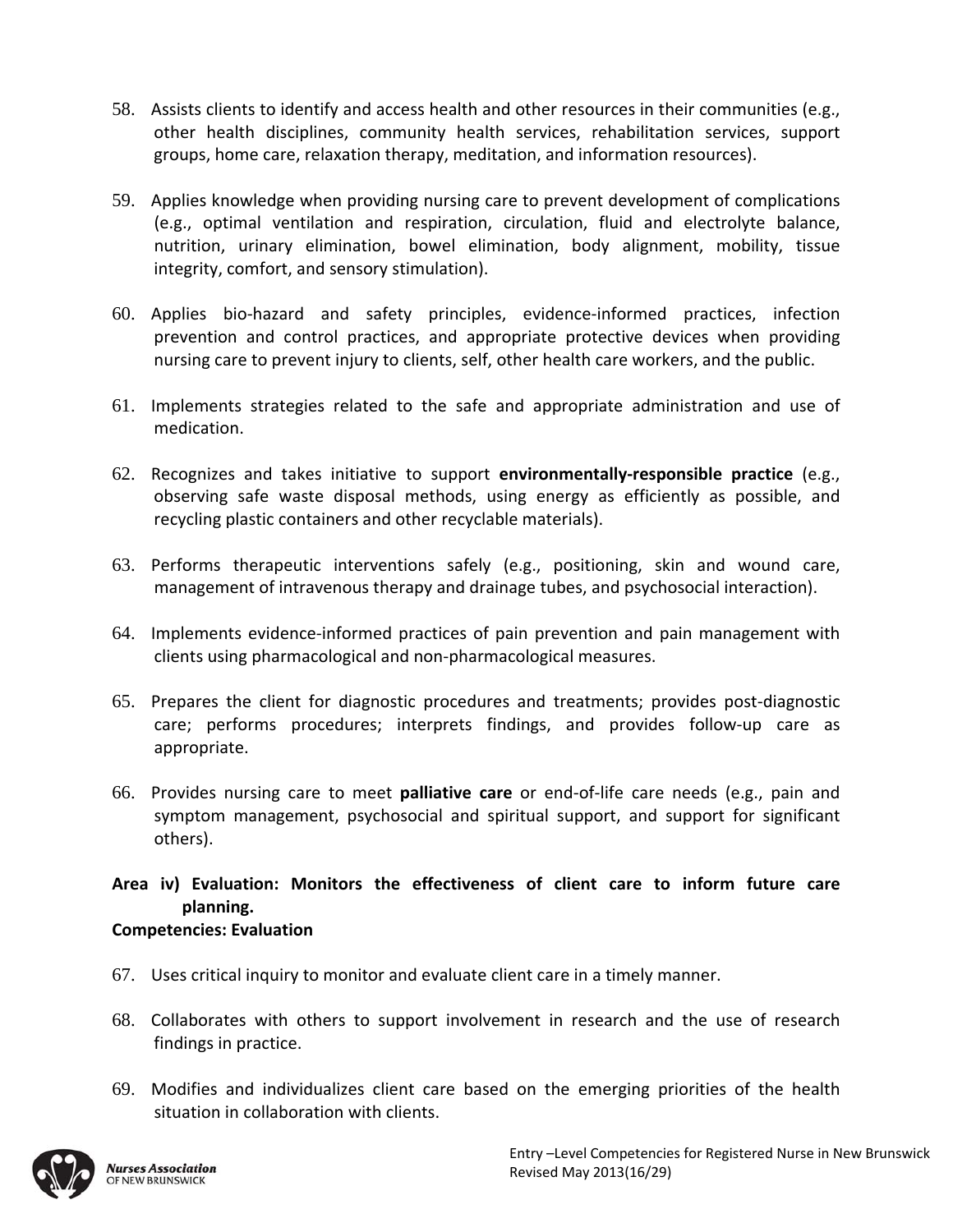- 70. Verifies that clients have an understanding of essential information and skills to be active participants in their own care.
- 71. Reports and documents client care in a clear, concise, accurate, and timely manner.

# **Ethical Practice**

*Ethical Practice: Demonstrates competence in professional judgement and practice decisions guided by the values and ethical responsibilities in the code of ethics for registered nurses. Engages in critical inquiry to inform clinical decision‐making, and establishes therapeutic, caring, and culturally safe relationships with clients and the health care team.*

- 72. Demonstrates honesty, integrity and respect in all professional interactions.
- 73. Takes action to minimize the potential influence of personal values, beliefs, and positional power on client assessment and care.
- 74. Establishes and maintains appropriate **professional boundaries** with clients and the health care team, including the distinction between social interaction and **therapeutic relationships**.
- 75. Engages in relational practice through a variety of approaches that demonstrate caring behaviours appropriate for clients.
- 76. Promotes a safe environment for clients, self, health care workers, and the public that addresses the unique needs of clients within the context of care.
- 77. Demonstrates consideration of the spiritual and religious beliefs and practices of clients.
- 78. Demonstrates knowledge of the distinction between ethical responsibilities and legal obligations and their relevance when providing nursing care.
- 79. Respects and preserves clients' rights based on a code of ethics and an ethical framework.
- 80. Demonstrates an understanding of informed consent as it applies in multiple contexts (e.g., consent for care, refusal of treatment, release of health information, and consent for participation in research).
- 81. Uses an ethical reasoning and decision‐making process to address ethical dilemmas and situations of ethical distress.

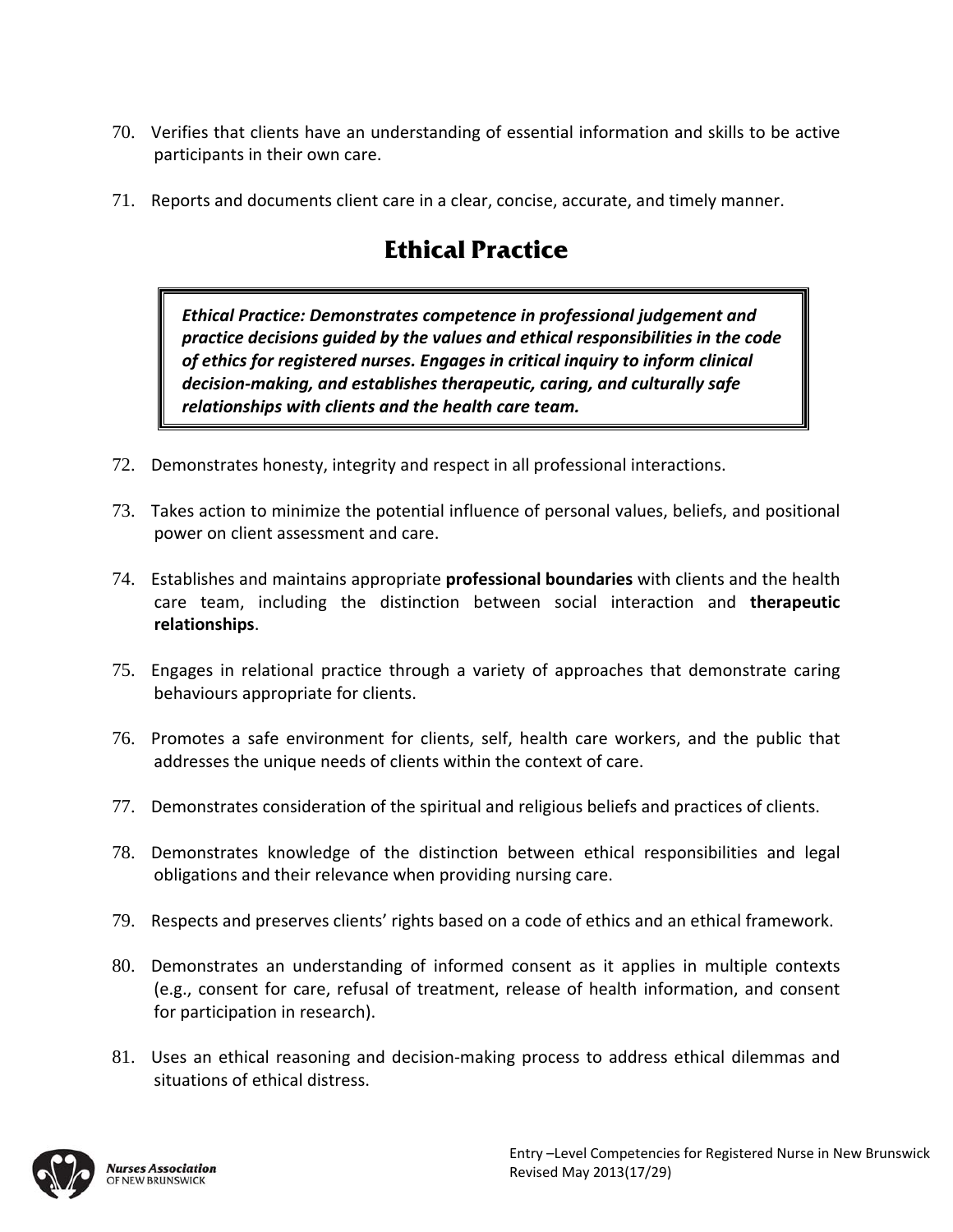- 82. Accepts and provides care for all clients, regardless of gender, age*,* health status*,* lifestyle, beliefs, and health practices.
- 83. Demonstrates support for clients in making informed decisions about their health care, and respects those decisions.
- 84. Advocates for safe, competent, and ethical care for clients or their representatives, especially when they are unable to advocate for themselves.
- 85. Demonstrates ethical responsibilities and legal obligations related to maintaining client privacy, confidentiality and security in all forms of communication, including social media.
- 86. Engages in relational practice and uses ethical principles with the health care team to maximize collaborative client care.

# **Service to the Public**

*Service to the Public: Demonstrates an understanding of the concept of public protection and the duty to provide nursing care in the best interest of the public.*

#### **Competencies: Service to the Public**

- 87. Enacts the principle that the primary purpose of the registered nurse is to practise in the best interest of the public and to protect the public from harm.
- 88. Demonstrates knowledge about the structure of the health care system at the: (a) national/international level;
	- (b) provincial/territorial level;
	- (c) regional/municipal level;
	- (d) agency level; and
	- (e) practice setting or program level.
- 89. Recognizes the impact of organizational culture on the provision of health care and acts to enhance the quality of a professional and safe practice environment.

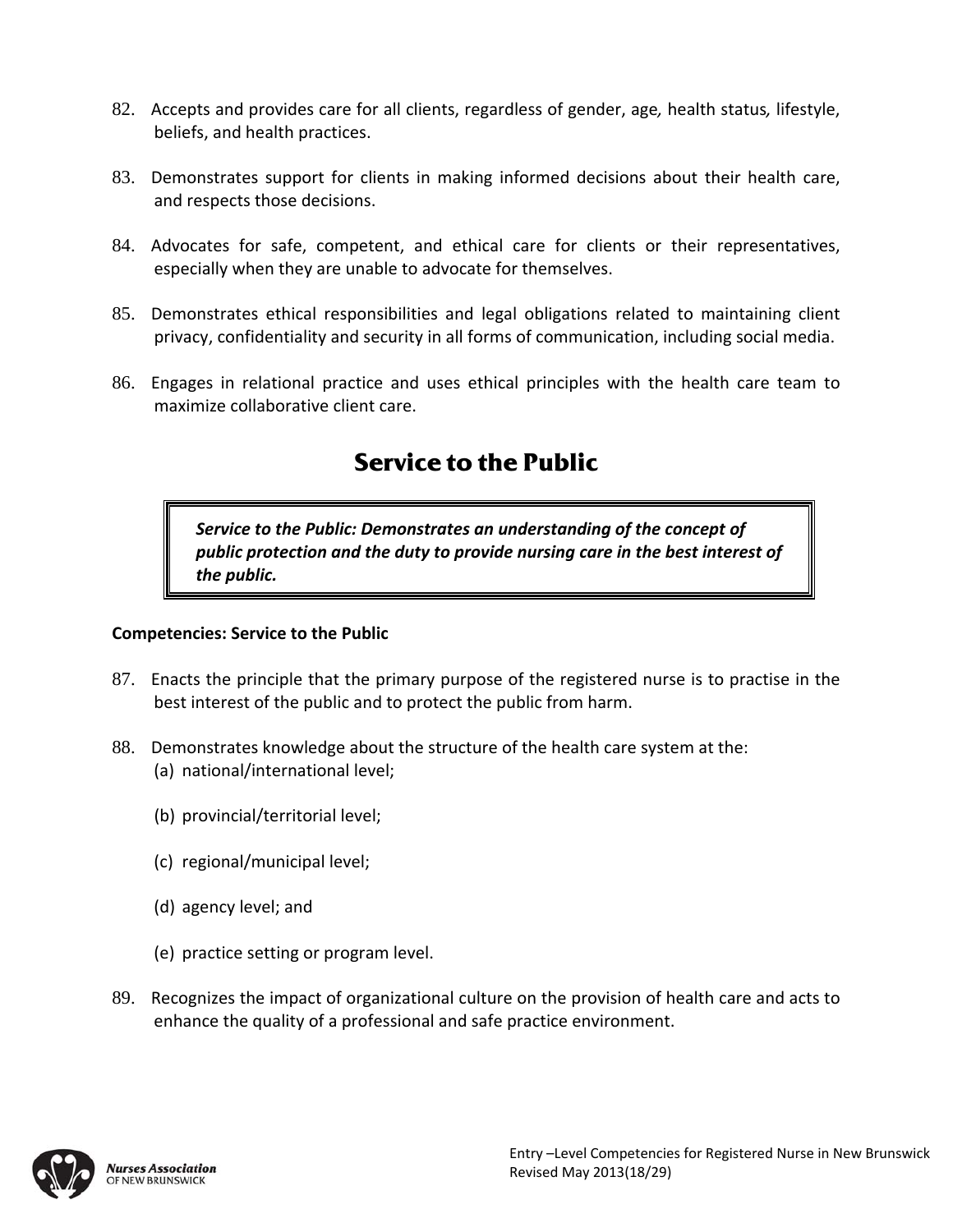- 90. Demonstrates leadership in the coordination of health care by:
	- (a) assigning client care;
	- (b) delegating and evaluating the performance of selected health care team members in carrying out delegated nursing activities; and
	- (c) facilitating continuity of client care.
- 91. Participates and contributes to nursing and health care team development by:
	- (a) recognizing that one's values, assumptions, and positional power affects team interactions, and uses this self-awareness to facilitate team interactions;
	- (b) building partnerships based on respect for the unique and shared competencies of each team member;
	- (c) promoting **interprofessional collaboration** through application of principles of decision‐making, problem solving, and conflict resolution;
	- (d) contributing nursing perspectives on issues being addressed by the health care team;
	- (e) knowing and supporting the full scope of practice of team members; and
	- (f) providing and encouraging constructive feedback.
- 92. Collaborates with the health care team to respond to changes in the health care system by:
	- (a) recognizing and analyzing changes that affect one's practice and client care;
	- (b) developing strategies to manage changes affecting one's practice and client care;
	- (c) implementing changes when appropriate; and
	- (d) evaluating effectiveness of strategies implemented to change nursing practice.
- 93. Uses established communication policies and protocols within and across health care agencies, and with other service sectors.
- 94. Uses resources in a fiscally-responsible manner to provide safe, effective, and efficient care.
- 95. Supports healthy public policy and principles of **social justice**.

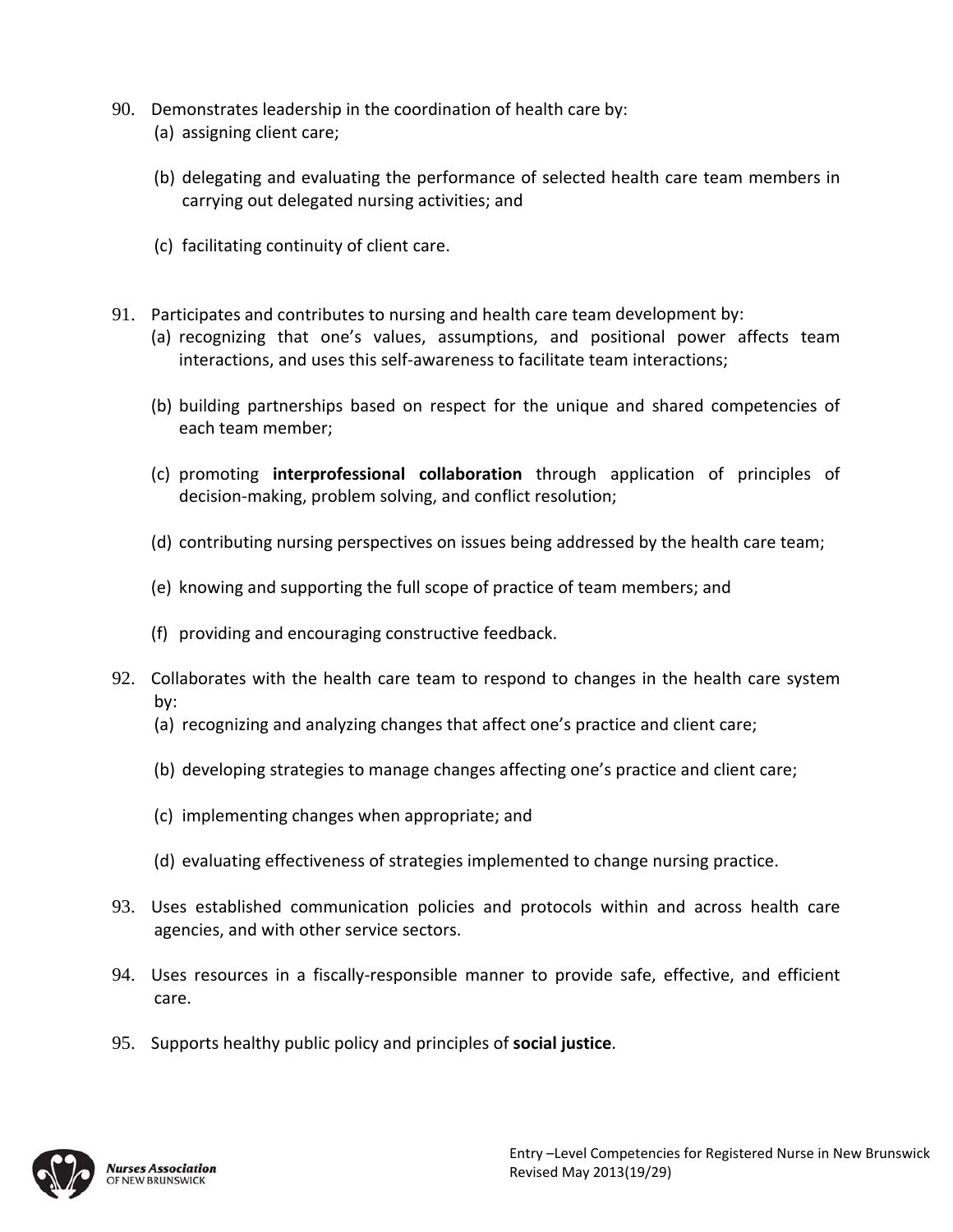# **Self-Regulation**

*Self‐Regulation: Understands the requirements of self‐regulation in the interest of public protection.*

#### **Competencies: Self‐regulation**

- 96. Distinguishes between the mandates of professional regulatory organizations and unions.
- 97. Demonstrates understanding of the registered nurse profession as a self‐regulating and autonomous profession mandated by provincial/territorial legislation to protect the public.
- 98. Distinguishes between the legislated scope of practice and the registered nurse's individual competence.
- 99. Understands the significance of professional activities related to the practice of registered nurses.
- 100. Adheres to the duty to report unsafe practice in the context of professional self‐ regulation.
- 101. Understands the significance of **fitness to practise** in the context of nursing practice, self‐ regulation, and public protection.
- 102. Identifies and implements activities that maintain one's fitness to practise.
- 103. Understands the significance of continuing competence requirements within professional self‐regulation.
- 104. Demonstrates continuing competence and preparedness to meet regulatory requirements by:
	- (a) assessing one's practice and individual competence to identify learning needs;
	- (b) developing a learning plan using a variety of sources (e.g., self‐evaluation and peer feedback);
	- (c) seeking and using new knowledge that may enhance, support, or influence competence in practice; and
	- (d) implementing and evaluating the effectiveness of one's learning plan and developing future learning plans to maintain and enhance one's competence as a registered nurse.

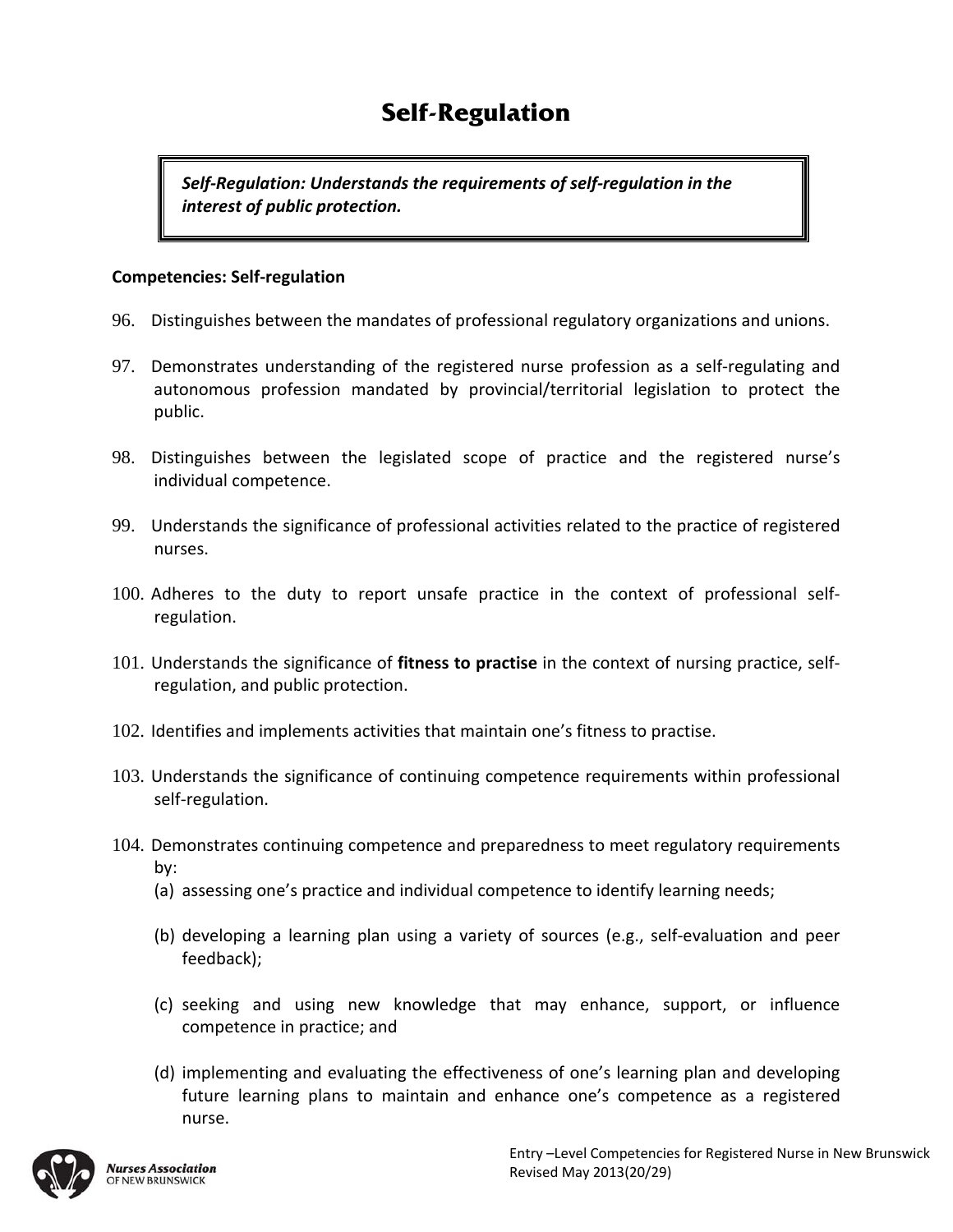### **Glossary of Terms**

**ACCOUNTABILITY:** The obligation to acknowledge the professional, ethical, and legal aspects of one's activities and duties, and to answer for the consequences and outcomes of one's actions. Accountability resides in a role and can never be shared or delegated (CRNNS, 2012).

**ADVERSE EVENTS:** Events that result in unintended harm to the patient, and are related to the care and/or services provided to the patient rather than to the patient's underlying medical condition (Canadian Patient Safety Institute, 2008, Revised 2009).

**CLIENT:** The individual, family, group, community or population who is the recipient of nursing services and, where the context requires, includes a substitute decision-maker for the recipient of nursing services. In some clinical settings, the client may be referred to as a patient or resident (CRNBC, 2012a; RN Act, as cited in CRNNS, 2012).

**COMPETENCE:** The ability of a registered nurse to integrate and apply the knowledge, skills, judgements, and personal attributes to practise safely and ethically in a designated role or setting. Personal attributes include, but are not limited to: attitudes, values, and beliefs (NANB, 2012).

**COMPETENCIES:** The integrated knowledge, skills, abilities and judgement required to practise nursing safely and ethically.

**COMPETENT:** The application of knowledge, skills, abilities, and judgement required to practise nursing safely and ethically.

**COMPLEMENTARY AND ALTERNATIVE HEALTH CARE:** Modalities or interventions used to address clients' health needs across the continuum of health care. Complementary practices are used alongside the conventional health care system while alternative practices are used in place of conventional health care practices (CRNBC, 2012b).

**CONFLICT RESOLUTION:** The various ways in which individuals or institutions address conflict (e.g., interpersonal, work) in order to move toward positive change and growth. Effective conflict resolution requires critical reflection, diplomacy, and respect for diverse perspectives, interests, skills, and abilities (CRNNS, 2012).

**CRITICAL INQUIRY:** This term expands on the meaning of critical thinking to encompass critical reflection on actions. Critical inquiry means a process of purposive thinking and reflective reasoning where practitioners examine ideas, assumptions, principles, conclusions, beliefs, and actions in the context of nursing practice. The critical inquiry process is associated with a spirit of inquiry, discernment, logical reasoning, and application of standards (Brunt, 2005).

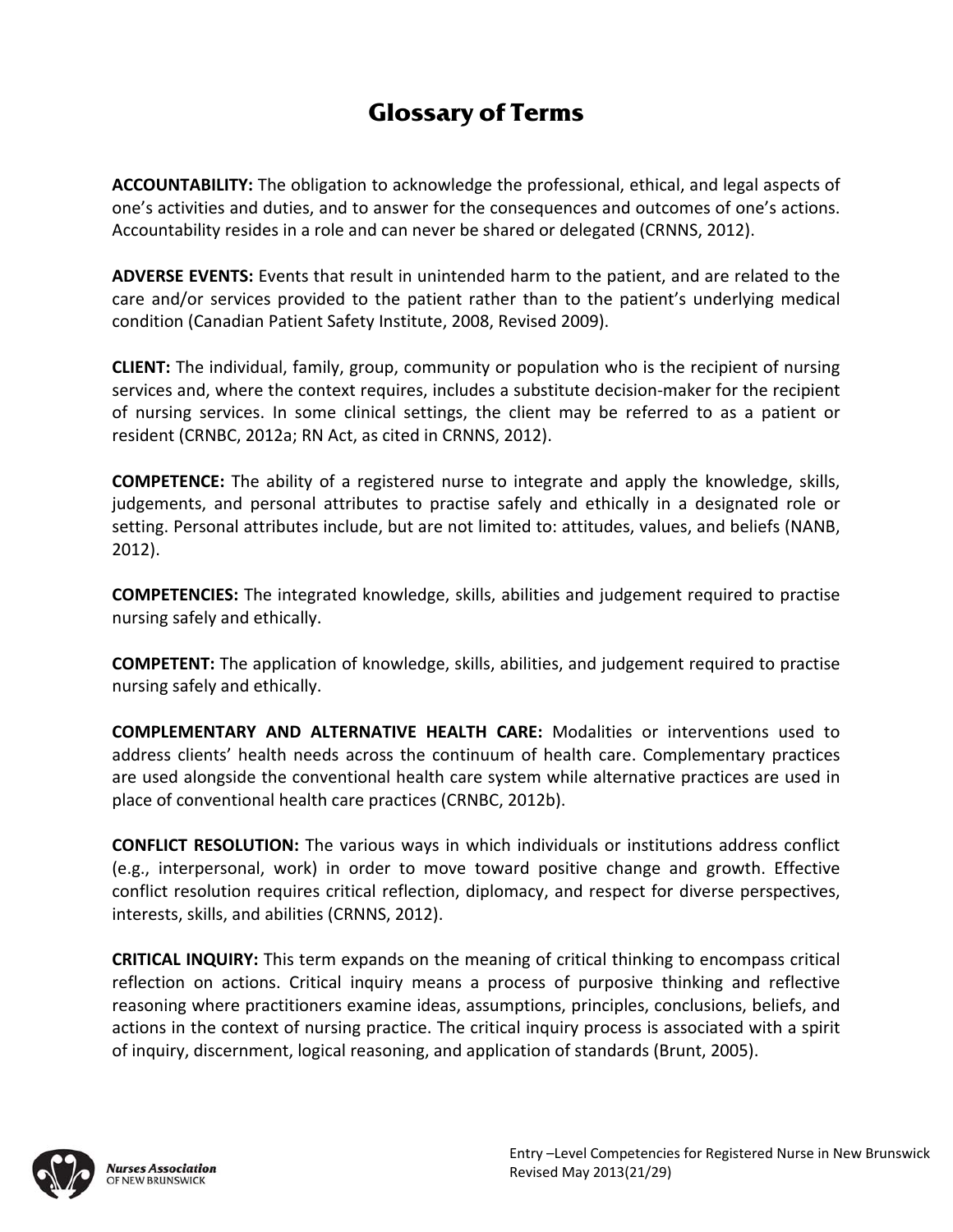**CULTURE:** A dynamic lived process inclusive of beliefs, practices, and values, and comprising multiple variables which are inseparable from historical, economic, political, gender, religious, psychological, and biological conditions (Aboriginal Nurses Association of Canada, Canadian Association of Schools of Nursing, & Canadian Nurses Association, 2009).

**CULTURAL SAFETY:** Cultural safety addresses power differences inherent in health service delivery and affirms, respects, and fosters the cultural expression of clients. This requires nurses to reflect critically on issues of racialization, institutionalized discrimination, culturalism, and health and health care inequities and practise in a way that affirms the culture of clients and nurses (Aboriginal Nurses Association of Canada, Canadian Association of Schools of Nursing, & Canadian Nurses Association, 2009; Browne et al., 2009; Indigenous Physicians Association of Canada and Association of Faculties of Medicine of Canada, 2008).

**DETERMINANTS OF HEALTH:** Health of individuals is determined by a person's social and economic factors, the physical environment, and the person's individual characteristics and behaviour. The determinants are income and social status; social support networks; education and literacy; employment/working conditions; social environments; physical environments; personal health practices and coping skills; healthy child development; biology and genetic endowment; health services; gender; and culture (Public Health Agency of Canada, 2012a).

**ENTRY‐LEVEL REGISTERED NURSE:** The registered nurse at the point of initial registration is a generalist and a graduate from an approved nursing education program.

**ENVIRONMENTALLY‐RESPONSIBLE PRACTICE:** Minimizing the impact on the environment as a priority for individuals and organizations within the health care system in day‐to‐day practice and all levels of decision‐making (Canadian Nurses Association and Canadian Medical Association, 2009).

**EVIDENCE‐INFORMED PRACTICE:** The ongoing process that incorporates evidence from research, clinical expertise, client preferences, and other available resources to make nursing decisions with clients (Canadian Nurses Association, 2010).

**FAMILY:** A set of relationships that each client identifies as family or as a network of individuals who influence each other's lives regardless of whether actual biological or legal ties exist. Each person has an individual definition of whom or what constitutes a family (Potter, Perry, Ross Kerr, & Wood, 2010).

**FITNESS TO PRACTISE:** All the qualities and capabilities of an individual relevant to his or her capacity to practise as a registered nurse, including, but not limited to, freedom from any cognitive, physical, psychological or emotional condition and dependence on alcohol or drugs, that impairs his or her ability to practise nursing (Canadian Nurses Association, 2008).

**GENERALISTS:** Registered nurses prepared to practise safely, competently and ethically, and in situations of health and illness, with people of all genders, across the lifespan, in a variety of settings, with individuals, families, groups, communities, and populations.

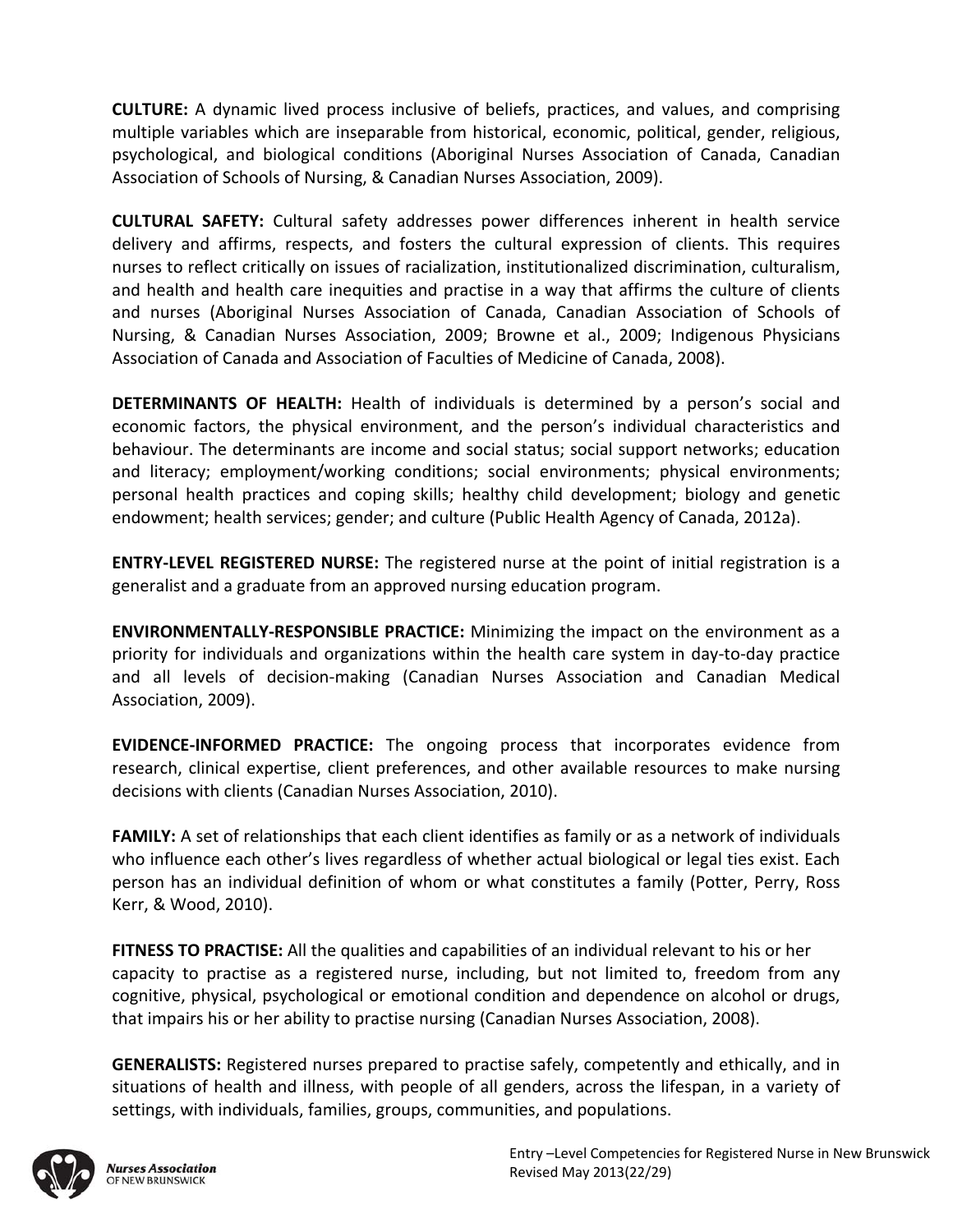**GLOBAL HEALTH:** The optimal well‐being of all humans from the individual and the collective perspective and is considered a fundamental human right, which should be accessible to all (Canadian Nurses Association, 2009).

**HEALTH CARE TEAM:** A number of health care providers from different disciplines (often including both regulated professionals and unregulated workers) working together to provide care for and with individuals, families, groups, populations, or communities (Canadian Nurses Association, 2008).

**HEALTH DISPARITIES:** Differences in health outcomes among segments of the population, based on the determinants of health (Adapted from Truman, et al., 2011).

**HEALTH INEQUITIES:** Lack of equitable access and opportunity for all people to meet their health needs and potential (Adapted from Canadian Nurses Association, 2008).

**HUMANITIES:** The study of history, literature, languages, philosophy, and art concerned with human thought and culture that shape our understanding of human experiences and the world (Adapted from Colorado State University, 2012).

**INFORMATION AND COMMUNICATION TECHNOLOGIES:** Encompasses all digital and analogue technologies that facilitate the capturing, processing, storage, and exchange of information via electronic communication (Canadian Association of Schools of Nursing, Canada Health Infoway, 2012).

**INTERPROFESSIONAL COLLABORATION:** A partnership between a team of health providers and a client in a participatory, collaborative and coordinated approach to shared decision‐making around health and social issues (Orchard, Curran, & Kabene, as cited in the Canadian Interprofessional Health Collaborative, 2010).

**LEADERSHIP:** A process of influencing and inspiring others toward a common goal, whether formally (through a set role) or informally.

**NEAR MISSES (also called close calls):** Events with the potential for harm that did not result in harm because they did not reach the patient due to timely intervention or good fortune. The term "good catch" is a common colloquialism to indicate the just-in-time detection of a potential adverse event (Canadian Patient Safety Institute, 2008, Revised 2009).

**NURSING EDUCATION PROGRAM APPROVAL:** The mandatory and legal assessment and approval or recognition of a registered nurse education program by the provincial or territorial regulatory body. The program review is for the purpose of establishing the eligibility of program graduates to proceed in the registration process with the provincial or territorial regulatory body.

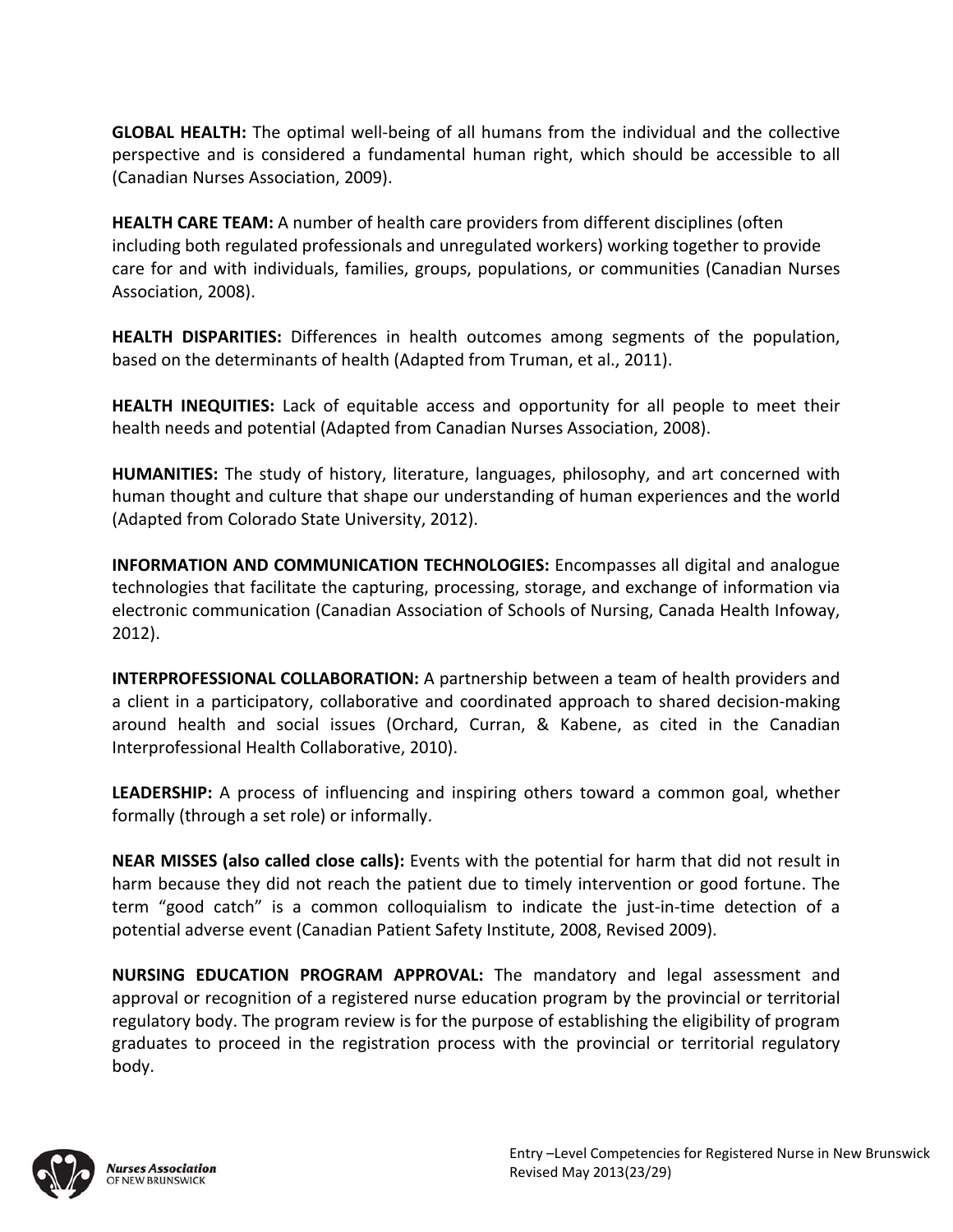**NURSING INFORMATICS:** A science and practice which integrates nursing, its information and knowledge, and their management, with information and communication technologies to promote the health of people, families, and communities worldwide (Canadian Association of Schools of Nursing, Canada Health Infoway, 2012).

**PALLIATIVE CARE:** An approach that improves the quality of life of patients and their families facing the problems associated with life-threatening illness, through the prevention and relief of suffering by means of early identification and impeccable assessment, and treatment of pain and other problems (e.g., physical, psychosocial and spiritual) (World Health Organization, 2012).

**PATIENT SAFETY:** The pursuit of the reduction and mitigation of unsafe acts within the health care system, as well as the use of best practices shown to lead to optimal patient outcomes (Canadian Patient Safety Institute, 2008, Revised 2009).

**POPULATION HEALTH:** An approach to health that aims to improve the health of the entire population and to reduce health inequities among population groups. In order to reach these objectives, it looks at and acts upon the broad range of factors and conditions that have a strong influence on our health (Public Health Agency of Canada, 2012b).

**PRIMARY HEALTH CARE:** An approach to health and a spectrum of services beyond the traditional health care system. It is the first level of contact of individuals, the family, and community with the health system, and includes all services that play a part in health, such as income, housing, education, and environment (Health Canada, 2006).

**PROFESSIONAL BOUNDARIES:** The defining lines which separate the therapeutic behaviour of a registered nurse from any behaviour which, well intentioned or not, could reduce the benefit of nursing care to clients. Professional boundaries set limits to the nurse‐client relationship, which establishes a safe therapeutic connection between the professional and the person who seeks care (CARNA 2011; CRNNS 2012).

**PROFESSIONAL PRESENCE:** The professional behaviour of registered nurses, how they carry themselves and their verbal and non‐verbal behaviours; respect, transparency, authenticity, honesty, empathy, integrity, and confidence are some of the characteristics that demonstrate professional presence. In addition, it is demonstrated by the way nurses use language, particularly how they refer to their own professional status and that of others by using first and last name and title in their communications (Adapted from Ponte, et al., 2007).

**PROTECTED TITLE:** Protected titles are enshrined in legislation and are used only by individuals who have met the requirements for registration/licensure within their jurisdiction. Protected titles are used by health professionals to indicate their professional designation to clients and the public (Adapted from The Council for Healthcare Regulatory Excellence, 2010).

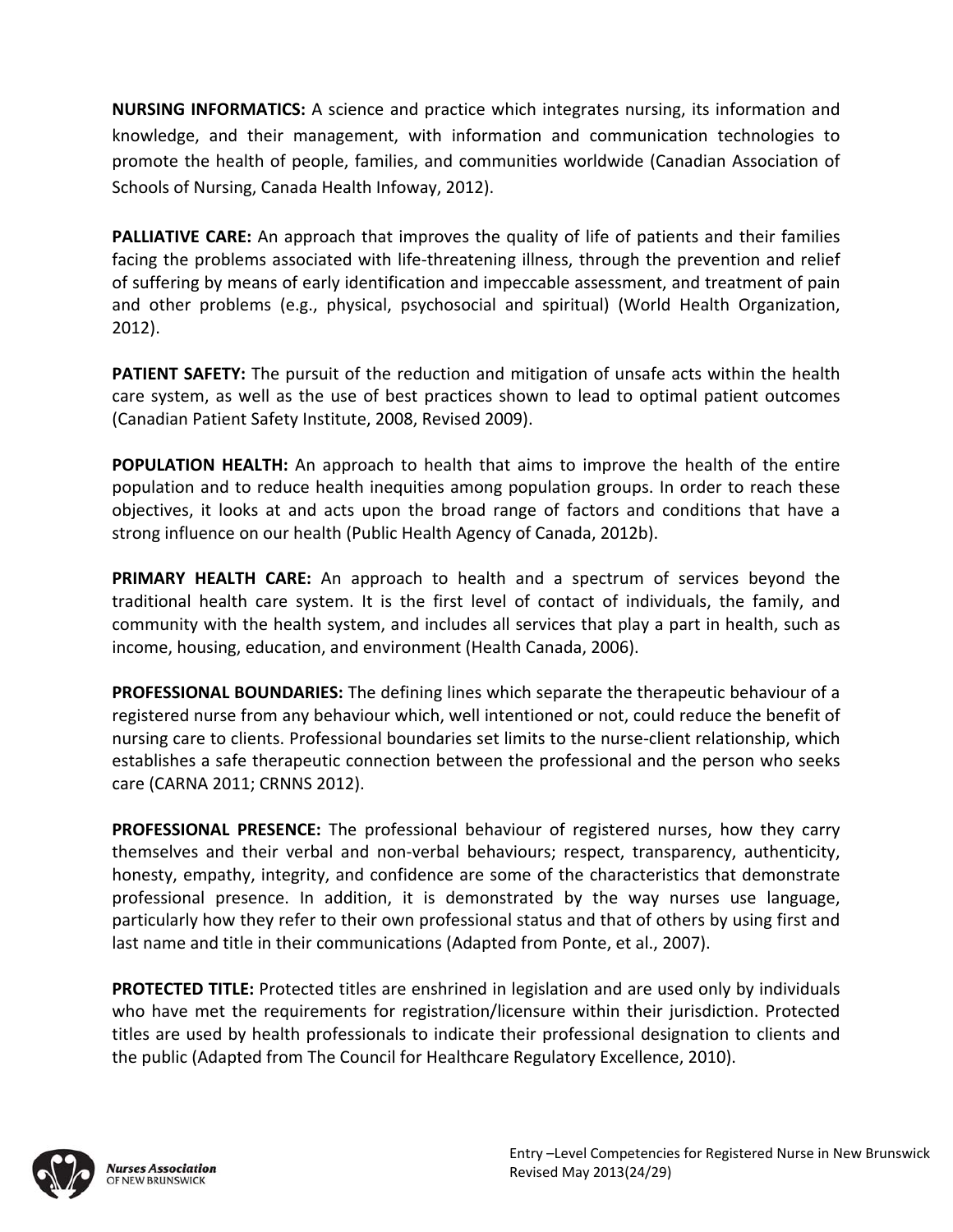**RELATIONAL PRACTICE:** An inquiry that is guided by conscious participation with clients using a number of relational skills including listening, questioning, empathy, mutuality, reciprocity, self‐ observation, reflection, and a sensitivity to emotional contexts. Relational practice encompasses therapeutic nurse‐client relationships and relationships among health care providers (Doane & Varcoe, 2007).

**REQUISITE SKILLS AND ABILITIES:** Those foundational skills and abilities that enable students to achieve the entry‐level competencies and provide safe, competent, ethical nursing care in the best interest of the public (NANB, 2013).

**SAFETY:** Freedom from the occurrence or risk of injury, danger, or loss (Canadian Patient Safety Institute, 2008, Revised 2009).

**SCOPE OF PRACTICE:** Roles and functions which members of a profession are legislated, educated, and authorized to perform, and for which they are held accountable (Adapted from CRNNS, 2012).

**SOCIAL JUSTICE:** Ideas and actions towards creating a society or institution that is based on the principles of equality and solidarity. Proponents of social justice understand and value individual and collective human rights, recognize the dignity of every individual and group, identify the root causes of disparities and what can be done to eliminate them (Adapted from Alberta Health Services, 2011).

**THERAPEUTIC RELATIONSHIPS:** Planned, time‐limited, goal‐directed, interpersonal processes occurring between registered nurses and clients that are established for the advancement of client values, interests, and ultimately, for promotion of client health and well‐being.

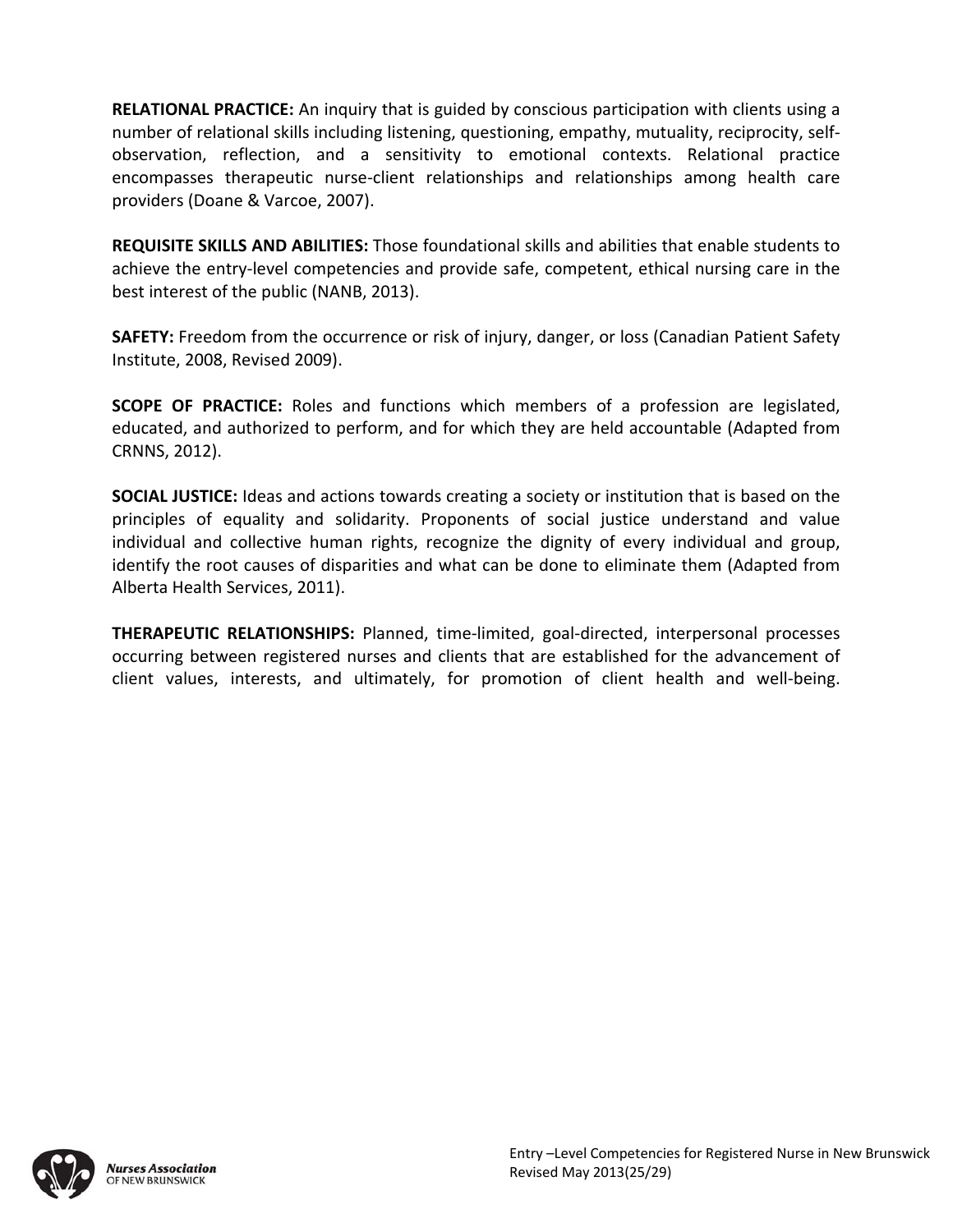### **References**

- Aboriginal Nurses Association of Canada, Canadian Association of Schools of Nursing, & Canadian Nurses Association. (2009). *Cultural competence and cultural safety in nursing education: A framework for First Nations, Inuit and Métis nursing*. Ottawa: Author.
- Alberta Health Services. (2011). *Towards an Understanding of Health Equity: Annotated Glossary*. Alberta: Author.
- Black, J., Allen, D., Redford, L., Muzio, L., Rushowick, B., Balaski, B. Round, B. (2008). Competencies in the context of entry-level registered nurse practice: A collaborative project in Canada. *International Nursing Review, 55*(2), 171‐178.
- Browne, A.J., Varcoe, C., Smye, V., Reimer‐Kirkham, S., Lynam, M.J., & Wong, S. (2009). Cultural safety and the challenges of translating critically oriented knowledge in practice. *Nursing Philosophy, 10*, 167‐179.
- Brunt, B.A. (2005). Critical thinking in nursing: An integrated review. *The Journal of Continuing Education in Nursing, 36*(2), 60‐67.
- Canadian Association of Schools of Nursing, Canada Health Infoway. (2012). *Nursing informatics entry‐to‐practice competencies for registered nurses*. Ottawa: Author.
- Canadian Interprofessional Health Collaborative. (2010). *A National Interprofessional competency framework*. Vancouver: Author.

Canadian Nurses Association. (2008). *Code of ethics for registered nurses*. Ottawa: Author.

Canadian Nurses Association. (2009). *Position statement: Global health and equity*. Ottawa: Author.

- Canadian Nurses Association. (2010). *Position statement: Evidence‐informed decision‐making and nursing practice*. Ottawa: Author.
- Canadian Nurses Association and Canadian Medical Association. (2009). *Joint position statement: Toward an environmentally responsible Canadian health care sector*. Ottawa: Authors.

Canadian Patient Safety Institute. (2008, Revised 2009). *The safety competencies* (1st ed.). Ottawa: Author.

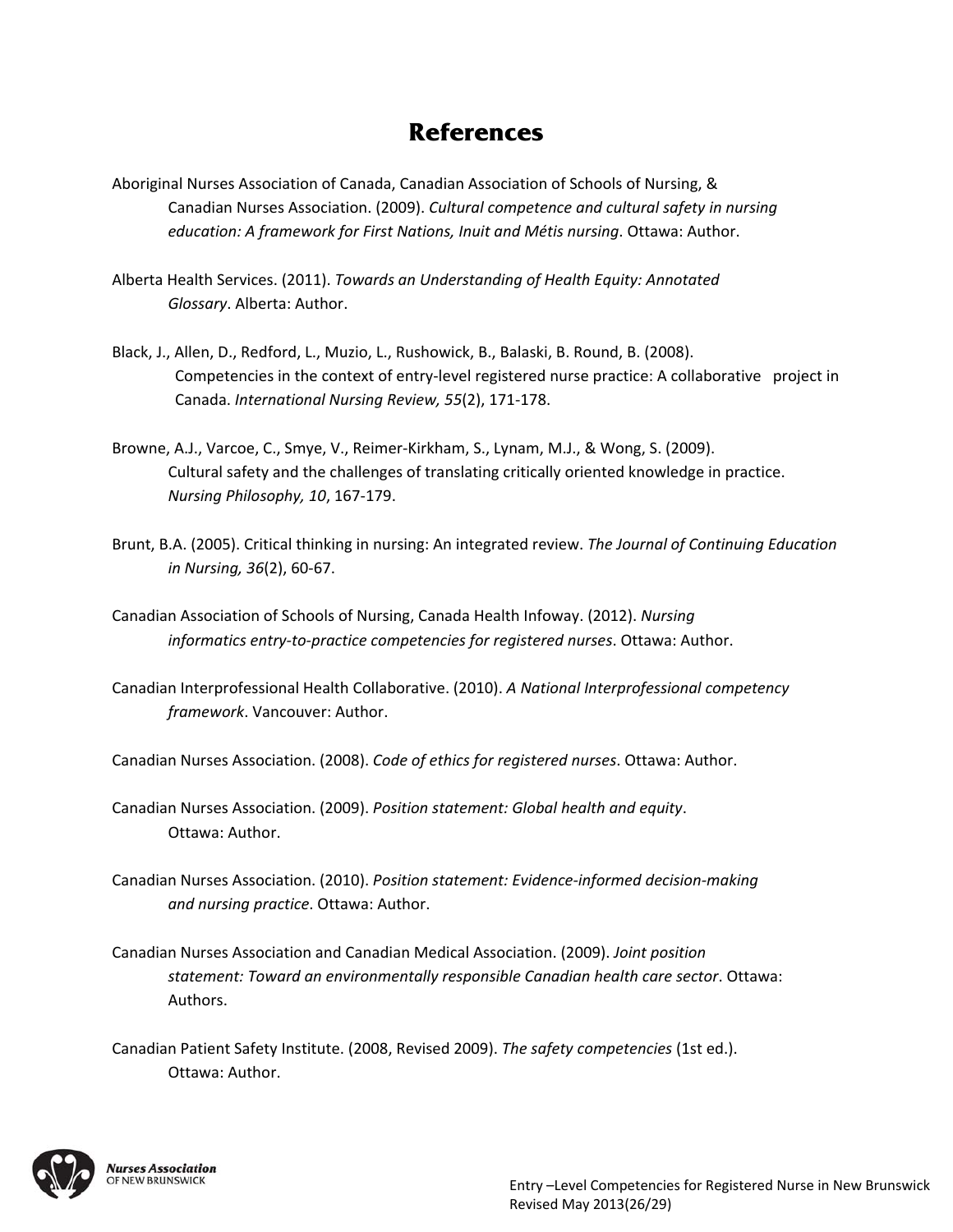- College & Association of Registered Nurses of Alberta. (2011)*. Professional boundaries for registered nurses: Guidelines for the nurse client relationship*. Edmonton: Author.
- College of Registered Nurses of British Columbia. (2010). *Fact sheet: Quality practice environments*. Vancouver: Author.
- College of Registered Nurses of British Columbia. (2012a). *Professional standards for registered nurses and nurse practitioners*. Vancouver: Author.
- College of Registered Nurses of British Columbia. (2012b). *Fact sheet: Complementary and alternative health care*. Vancouver: Author.
- College of Registered Nurses of Nova Scotia. (2007). *Position statement: Quality nursing practice environments*. Halifax: Author.
- College of Registered Nurses of Nova Scotia. (2012). *Standards of practice for registered nurses*. Halifax: Author.
- Colorado State University (2012). Writing @ CSU. Retrieved from http://writing.colostate.edu/guides/teaching/co301aman/pop6b.cfm
- Curtis, E.A., de Vries, J., & Sheerin, F.K. (2011). Developing leadership in nursing: Exploring core factors. *British Journal of Nursing, 20*(5), 306‐309.
- Doane, G. H., & Varcoe, C. (2007). Relational practice and nursing obligations. *Advances in Nursing Science, 30*(3), 192‐205.
- Downey, M., Parslow, S., & Smart, M. (2011). The hidden treasure in nursing leadership: Informal leaders. *Journal of Nursing Management, 19*, 517‐521.
- Duchscher, J. (2008). A process of becoming: The stages of new nursing graduate professional role transition. *The Journal of Continuing Education in Nursing, 39*(10), 441‐450.
- Harder, N. (2010). Use of simulation in teaching and learning in health sciences: A systematic review. *Journal of Nursing Education, 40*(1), 23‐28.
- Harwood, C., Reimer‐Kirkham, S., Sawatzky, R., Terblanche, L., & Van Hofwegen, L. (2009). Innovation in community clinical placements: A Canadian survey. *International Journal of Nursing Education Scholarship, 6*(1), Article 28.

Health Canada. (2006). *About primary health.* Retrieved from http://www.hc‐sc.gc.ca/hcs‐sss/prim/about‐apropos‐eng.php

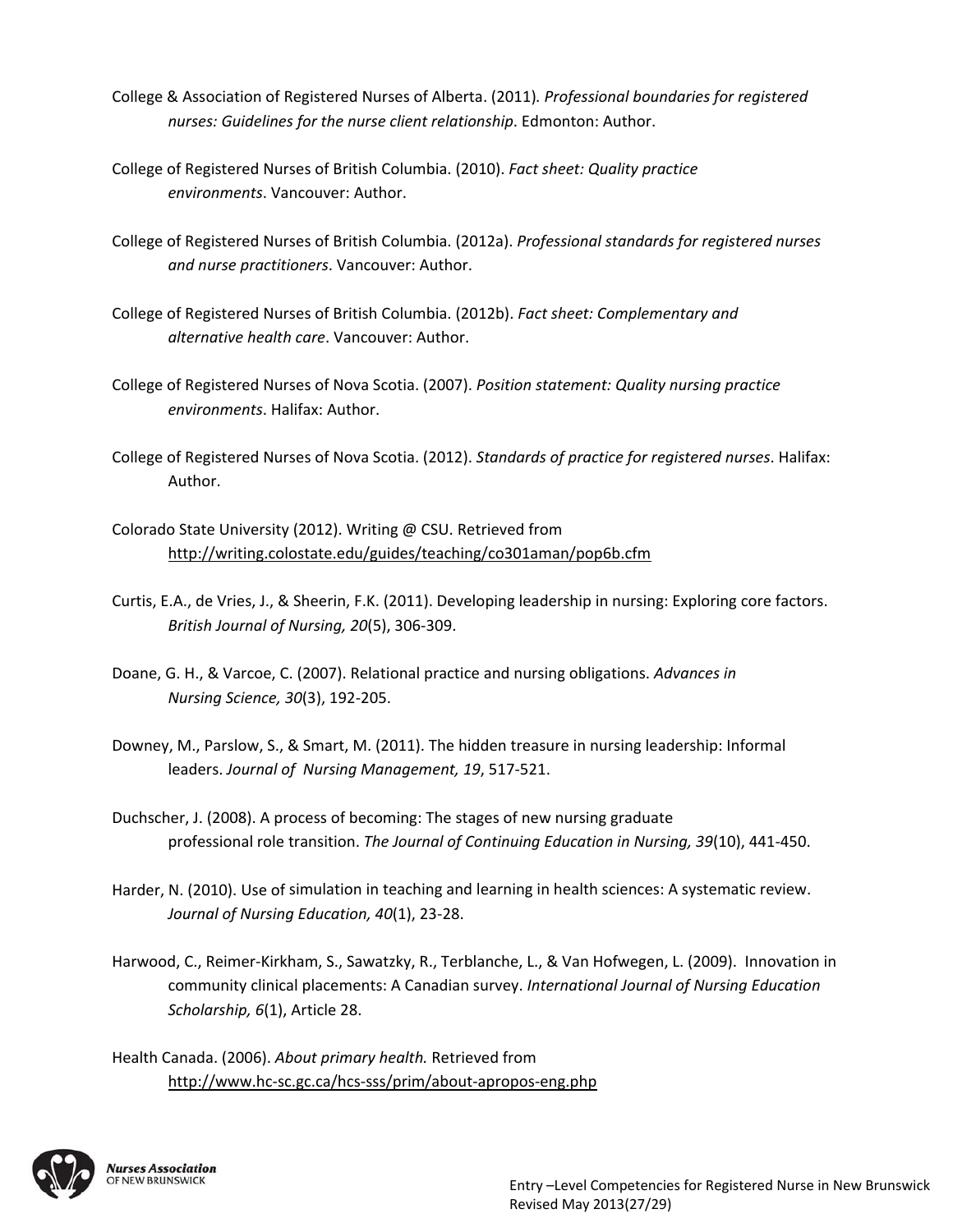- Indigenous Physicians Association of Canada and Association of Faculties of Medicine of Canada. (2008). *First Nations, Inuit, Métis health CORE COMPETENCIES: A curriculum framework for undergraduate medical education*. Ottawa: Authors.
- Norman, J. (2012). Systematic review of the literature on simulation in nursing education. *The ABNF Journal, 23*(2), 24‐26.
- Nurses Association of New Brunswick. (2012). *Standards of practice for registered nurses*. Fredericton: Author.
- Nurses Association of New Brunswick. (2013). *Standards for nursing education in New Brunswick*. Fredericton: Author.
- Ponte, P., Glazer, G., Dann, E., McCollum, K., Gross, A., Tyrrell, R. ... Washington, D. (2007). The power of professional nursing practice – An essential element of patient and family centered care. *The Online Journal of Issues in Nursing, 12*(1).
- Potter, P.A., Perry, A.G., Ross Kerr, J.C., & Wood, M.J. (2010). *Canadian Fundamentals of Nursing* (4th ed.). Toronto: Elsevier Canada.
- Public Health Agency of Canada. (2012a). *What determines health? Key determinants.* Retrieved from http://www.phac-aspc.gc.ca/ph-sp/determinants/index-eng.php#key\_determinants
- Public Health Agency of Canada. (2012b). *What is population health?* Retrieved from http://www.phac-aspc.gc.ca/ph-sp/approach-approche/index-eng.php#What
- Saintsing, D., Gibson, L.M., & Pennington, A.W. (2011). The novice nurse and clinical decision‐making: How to avoid errors. *Journal of Nursing Management, 19*, 354‐359.
- Straughair, C. (2012). Exploring compassion: Implications for contemporary nursing. Part 2. *British Journal of Nursing, 21*(4), 239‐244.
- The Council for Healthcare Regulatory Excellence. (2010). *Protecting the public from unregistered practitioners: Tackling misuse of protected title*. London, UK: Author.
- Truman, B.I., Smith, C.K., Roy, K., Chen, Z., Moonesinghe, R., Zhu, J., Crawford, C.G., & Zara, S. (2011). Rationale for regular reporting on health disparities and inequities – United States. *Morbidity and Mortality Report (MMWR*)*, 60*(1), 3‐10.
- Weaver, A. (2011). High‐fidelity patient simulation in nursing education. *Nursing Education Perspectives, 32*(1), 37‐40.
- World Health Organization. (2012). *Palliative care*. Retrieved from http://who.int/cancer/palliative/definition/en/